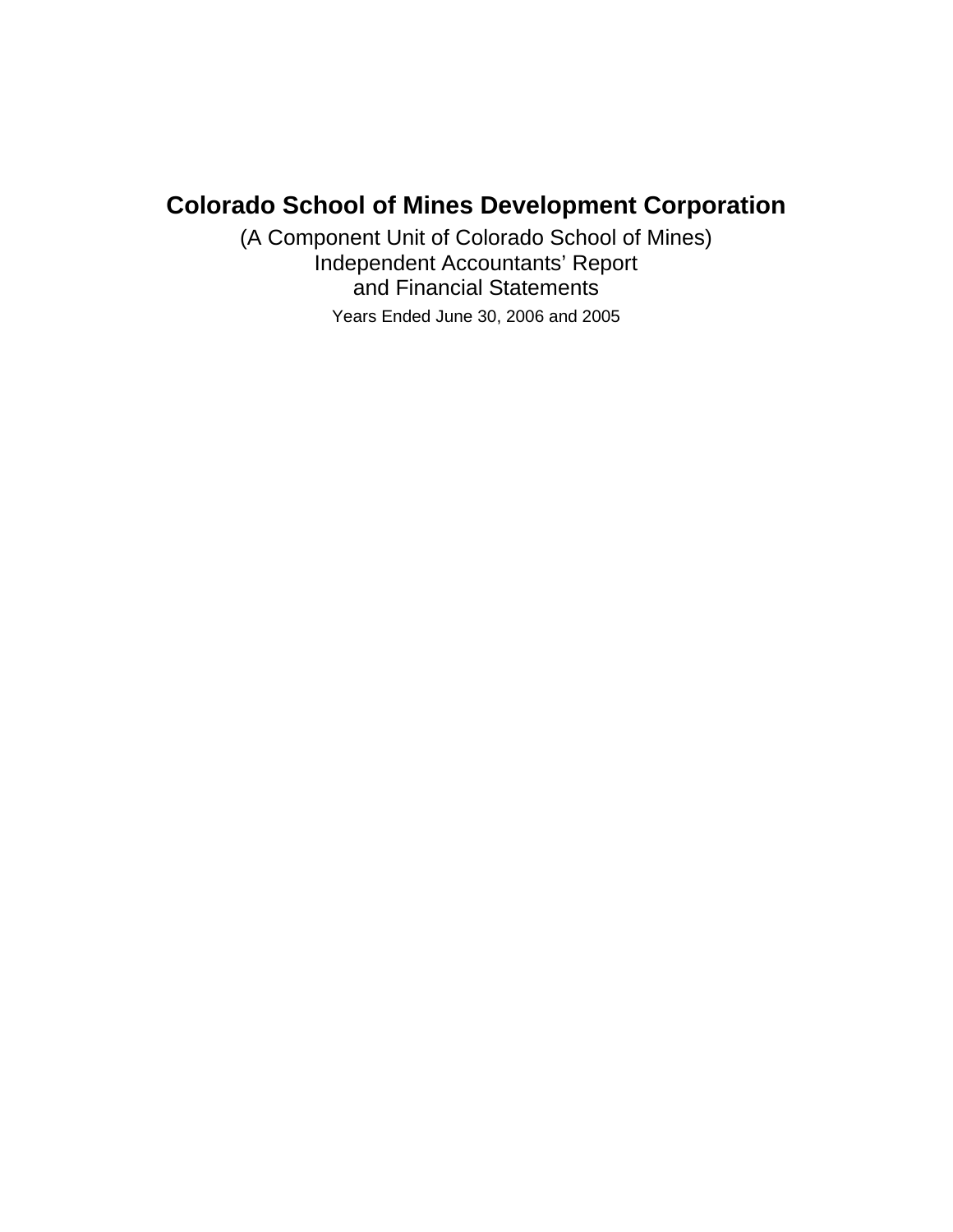### **LEGISLATIVE AUDIT COMMITTEE 2007 MEMBERS**

*Senator Stephanie Takis*  **Chair** 

*Representative Dorothy Butcher Senator Jim Isgar Representative James Kerr Representative Rosemary Marshall Representative Victor Mitchell Senator Nancy Spence Senator Jack Taylor* 

**Office of the State Auditor Staff** 

*Sally Symanski*  **State Auditor** 

*Dianne Ray*  **Deputy State Auditor** 

*Lou Skull*  **Legislative Auditor** 

*BKD, LLP*  **Contract Auditors**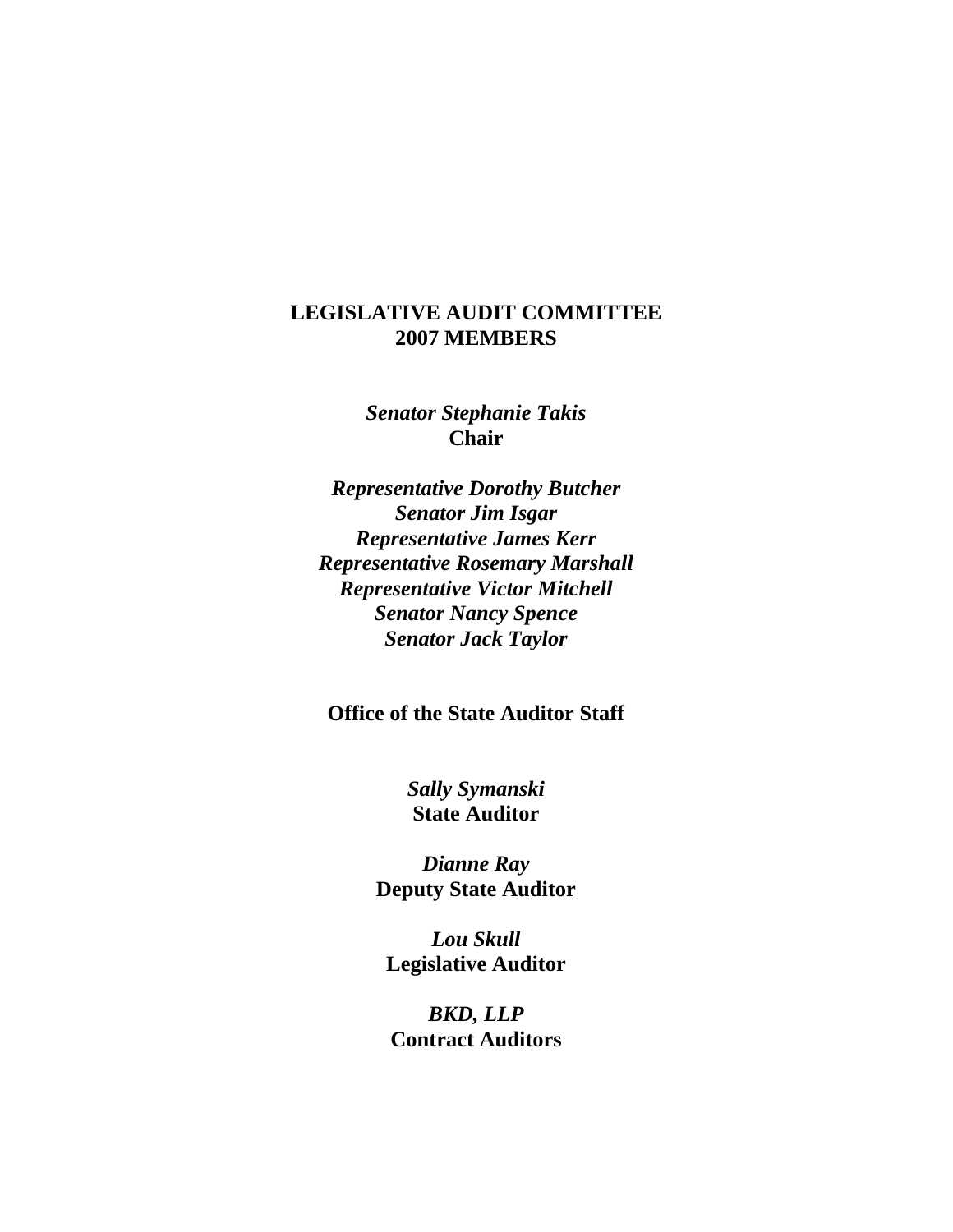### **Colorado School of Mines Development Corporation (A Component Unit of Colorado School of Mines) June 30, 2006 and 2005**

### TABLE OF CONTENTS

| Independent Accountants' Report on Financial Statements and                                                                                                                                                                         |  |
|-------------------------------------------------------------------------------------------------------------------------------------------------------------------------------------------------------------------------------------|--|
|                                                                                                                                                                                                                                     |  |
| <b>Financial Statements</b>                                                                                                                                                                                                         |  |
|                                                                                                                                                                                                                                     |  |
|                                                                                                                                                                                                                                     |  |
|                                                                                                                                                                                                                                     |  |
|                                                                                                                                                                                                                                     |  |
| Independent Accountants' Report on Internal Control Over Financial Reporting<br>and on Compliance and Other Matters Based on an Audit of the Financial<br>Statements Performed in Accordance with Government Auditing Standards  17 |  |
|                                                                                                                                                                                                                                     |  |

**Audit Report Distribution Summary**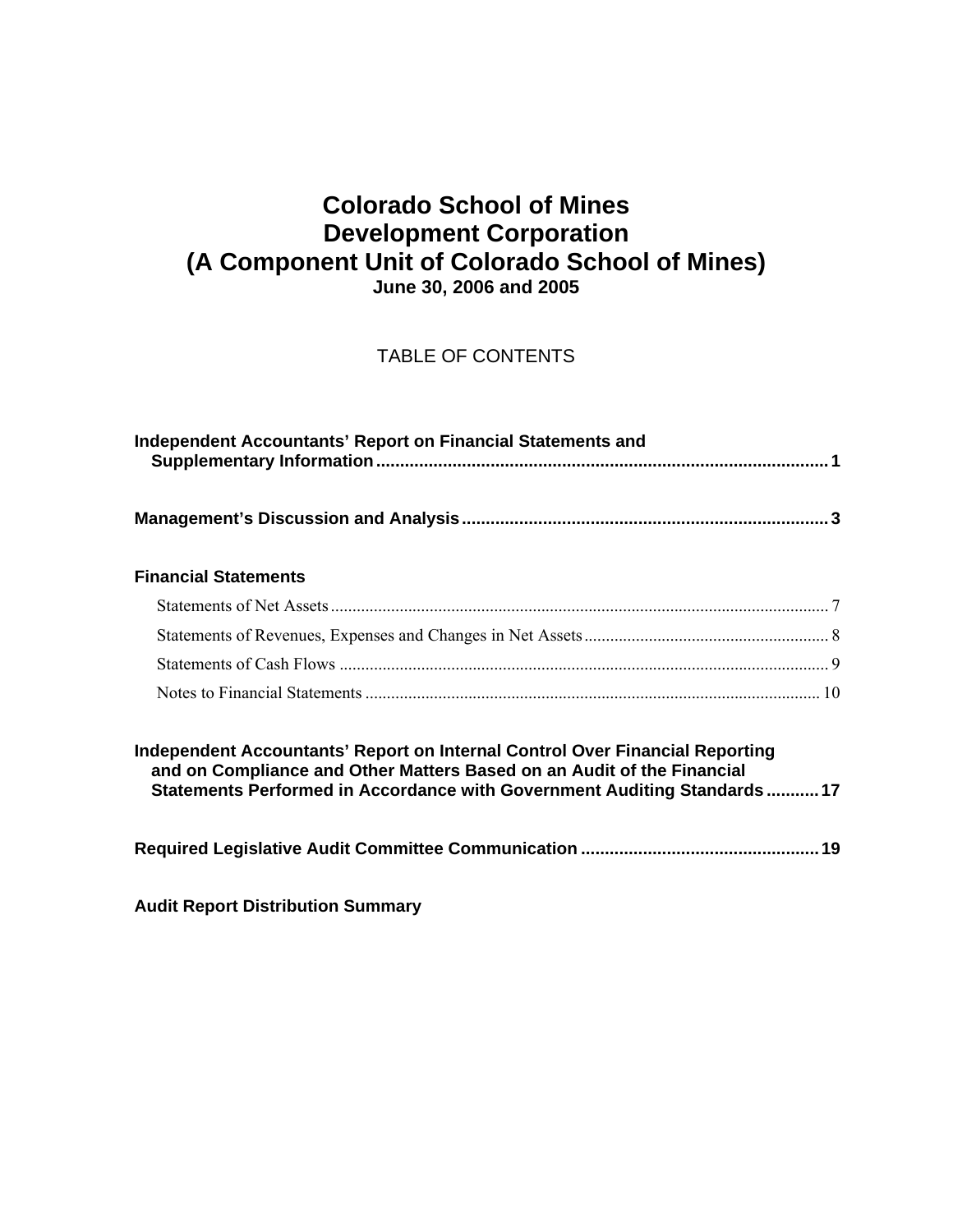

#### **Independent Accountants' Report on Financial Statements and Supplementary Information**

Members of the Legislative Audit Committee:

We have audited the accompanying basic financial statements of the Colorado School of Mines Development Corporation (the Corporation), a blended component unit of the Colorado School of Mines (the School), as of and for the year ended June 30, 2006, as listed in the table of contents. These financial statements are the responsibility of the Corporation's management. Our responsibility is to express an opinion on these financial statements based on our audit. The financial statements of the Corporation as of and for the year ended June 30, 2005, before they were retroactively restated for the matter discussed in Note 6, were audited by other accountants whose report dated December 20, 2005, expressed an unqualified opinion on those statements.

We conducted our audit in accordance with auditing standards generally accepted in the United States of America and the standards applicable to financial audits contained in *Government Auditing Standards*, issued by the Comptroller General of the United States. Those standards require that we plan and perform the audit to obtain reasonable assurance about whether the financial statements are free of material misstatement. An audit includes examining, on a test basis, evidence supporting the amounts and disclosures in the financial statements. An audit also includes assessing the accounting principles used and significant estimates made by management, as well as evaluating the overall financial statement presentation. We believe that our audit provides a reasonable basis for our opinion.

In our opinion, the 2006 financial statements referred to above present fairly, in all material respects, the financial position of the Corporation, as of June 30, 2006, and its changes in financial position and cash flows thereof for the year then ended in conformity with accounting principles generally accepted in the United States of America.

In accordance with *Government Auditing Standards*, we have also issued our report dated September 29, 2006 on our consideration of the Corporation's internal control over financial reporting and on our tests of its compliance with certain provisions of laws, regulations, contracts and grant agreements and other matters. The purpose of that report is to describe the scope of our testing of internal control over financial reporting and compliance and the results of that testing, and not to provide an opinion on the internal control over financial reporting or on compliance. That report is an integral part of an audit performed in accordance with *Government Auditing Standards* and should be considered in assessing the results of our audit.

> 111 S. Tejon Street, Suite 800 Colorado Springs, CO 80903-2286 719 471-4290 Fax 719 632-8087

**Beyond Your Numbers**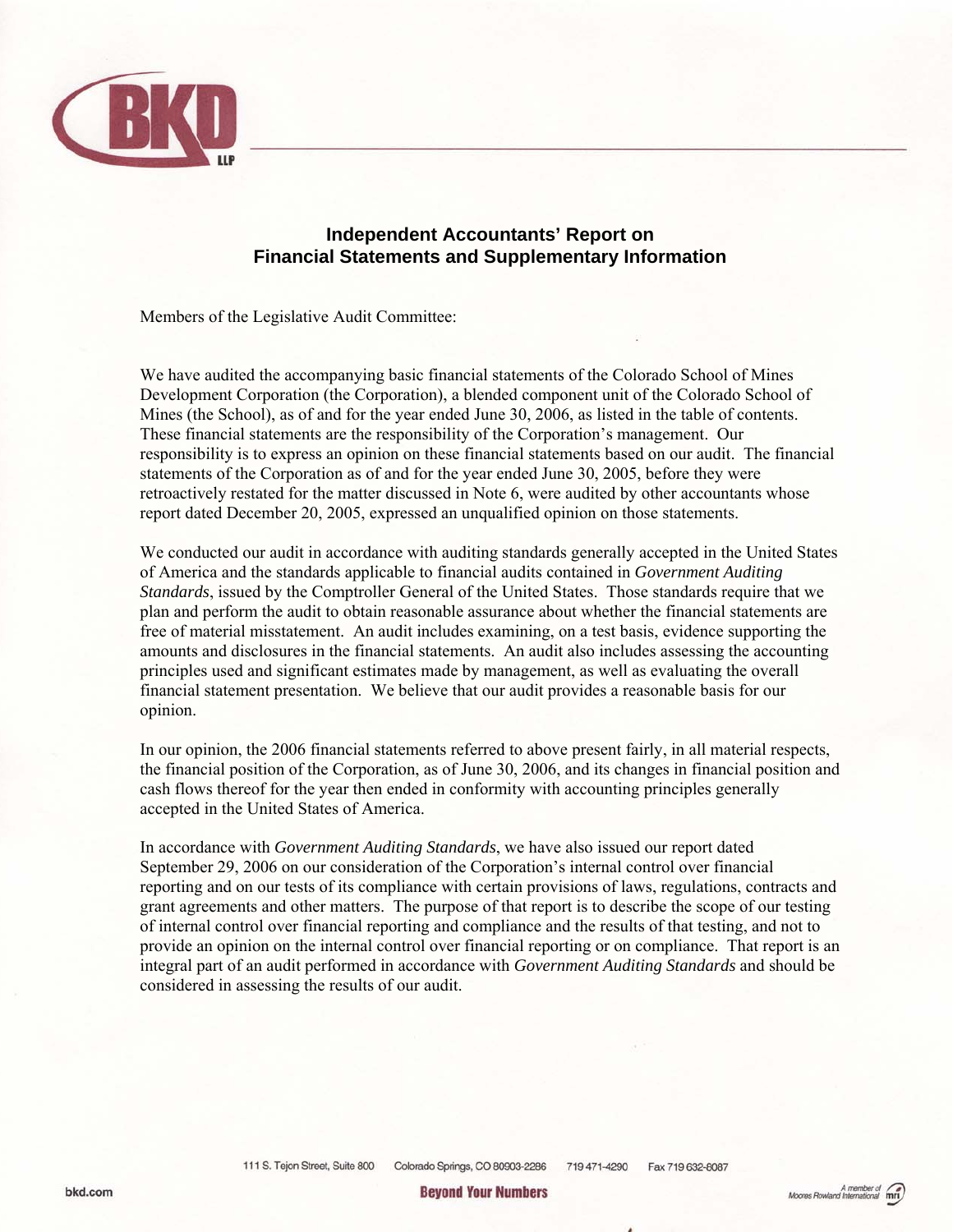The accompanying management's discussion and analysis as listed in the table of contents is not a required part of the basic financial statements but is supplementary information required by the Governmental Accounting Standards Board. We have applied certain limited procedures, which consisted principally of inquiries of management regarding the methods of measurement and presentation of the required supplementary information. However, we did not audit the information and express no opinion on it.

 $BKD, CCP$ 

September 29, 2006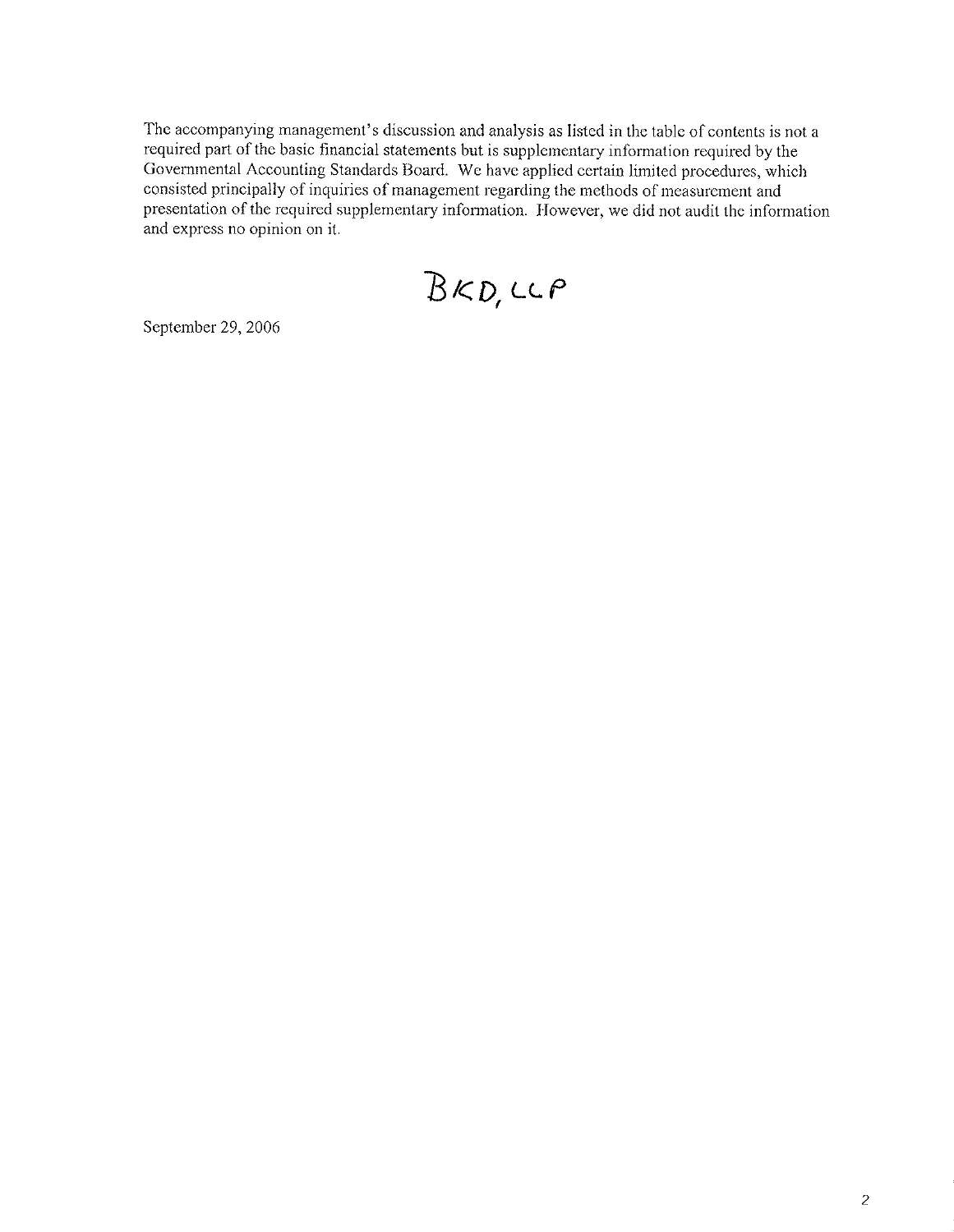## **Colorado School of Mines Development Corporation (A Component Unit of Colorado School of Mines) Management's Discussion and Analysis**

**Years Ended June 30, 2006 and 2005** 

#### **Management's Discussion and Analysis**

This section of the Colorado School of Mines Development Corporation's (the Corporation) annual report presents a discussion and analysis of the financial performance of the Corporation for the fiscal years ended June 30, 2006 and 2005, with prior year data for comparative purposes. This discussion has been prepared by management along with the financial statements and related footnote disclosures and should be read in conjunction with the financial statements and footnotes. The discussion and analysis is designed to focus on current activities, resulting changes and currently known facts. The financial statements, footnotes and this discussion are the responsibility of management.

#### **Using the Annual Financial Report**

The Corporation's financial report includes three financial statements: the Statements of Net Assets, the Statements of Revenues, Expenses and Changes in Net Assets, and the Statements of Cash Flows. These financial statements are presented in accordance with accounting principles generally accepted in the United States of America, including Governmental Accounting Standards Board Statement No. 34.

The **Statements of Net Assets** include all assets and liabilities using the accrual basis of accounting. All current year's revenues and expenses are taken into account regardless of when cash is received or paid. Net assets, the difference between total assets and total liabilities, are one indicator of the current financial position of the Corporation.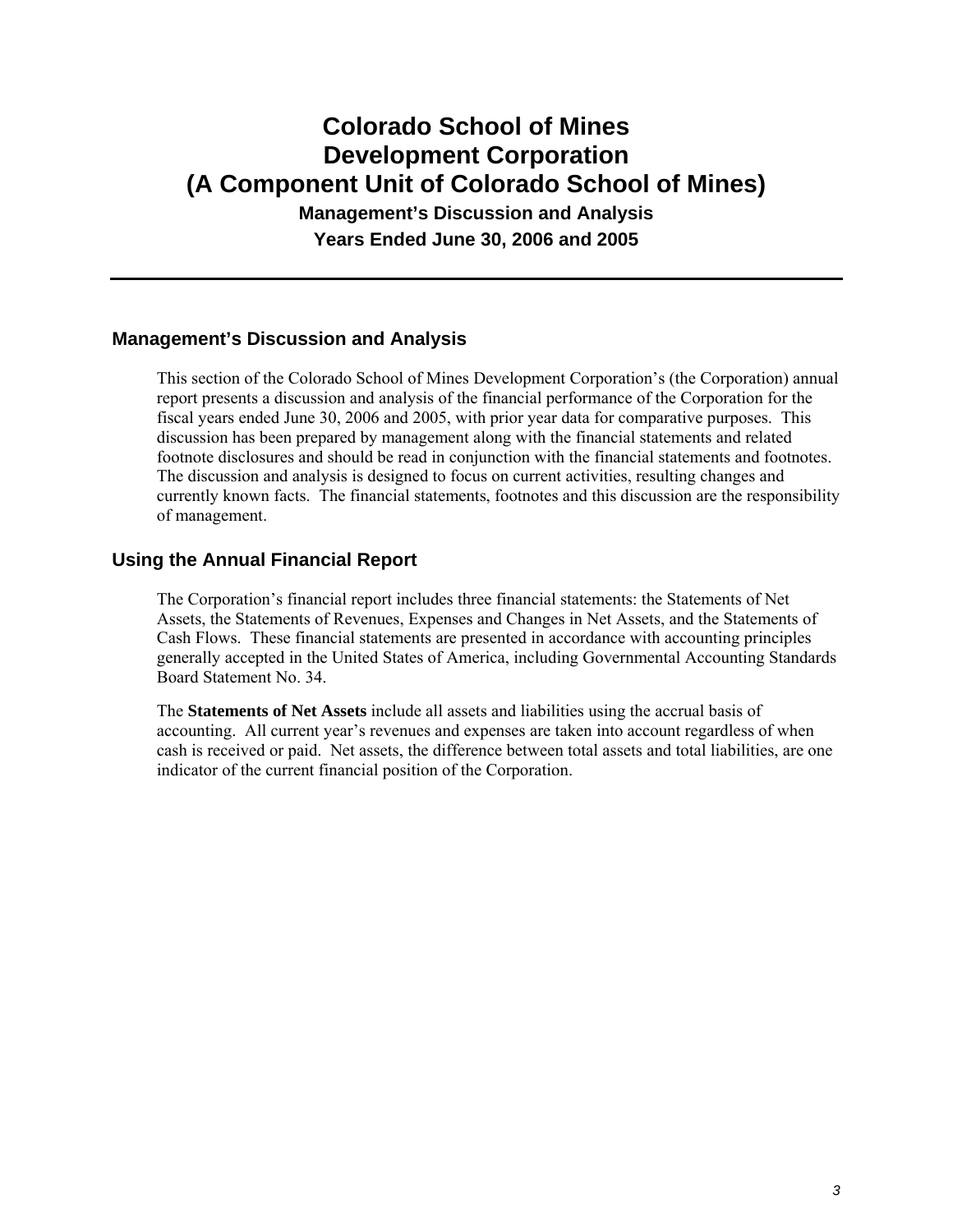### **Colorado School of Mines Development Corporation (A Component Unit of Colorado School of Mines) Management's Discussion and Analysis (continued)**

#### **Years Ended June 30, 2006 and 2005**

A summarized comparison of the Corporation's assets, liabilities and net assets at June 30, 2006, 2005 and 2004 is as follows:

#### **Condensed Statements of Net Assets**

|                                      | <b>June 30,</b> |                               |     |            |    |            |  |
|--------------------------------------|-----------------|-------------------------------|-----|------------|----|------------|--|
|                                      |                 | 2005<br>2006<br>(as restated) |     |            |    | 2004       |  |
| <b>Assets</b>                        |                 |                               |     |            |    |            |  |
| Cash and cash equivalents            | \$              | 292,764                       | S   | 119,078    | \$ | 141,101    |  |
| Accounts receivable                  |                 |                               |     | 22,043     |    |            |  |
| Restricted cash and cash equivalents |                 |                               |     | 34         |    | 34         |  |
| Capital assets, net                  |                 | 10,694,686                    |     | 10,988,851 |    | 11,283,016 |  |
| Other noncurrent assets              |                 | 71,572                        |     | 75,232     |    | 259,360    |  |
| Total assets                         |                 | 11,059,022                    |     | 11,205,238 |    | 11,683,511 |  |
| <b>Liabilities</b>                   |                 |                               |     |            |    |            |  |
| Current liabilities                  |                 | 399,481                       |     | 399,481    |    | 399,481    |  |
| Noncurrent liabilities               |                 | 10,319,018                    |     | 10,307,316 |    | 10,860,000 |  |
| <b>Total liabilities</b>             |                 | 10,718,499                    |     | 10,706,797 |    | 11,259,481 |  |
| <b>Net Assets</b>                    |                 | 340,523                       | \$. | 498,441    | S. | 424,030    |  |

Construction of the Corporation's research building was completed during fiscal year 2003, and tenants began occupying it in late 2002. Final close-out of the project with the payment of retainage took place in fiscal year 2004.

The **Statements of Revenues, Expenses and Changes in Net Assets** present the revenues earned and the expenses incurred for operating, nonoperating and other related activities during the years presented. Its purpose is to assess the Corporation's financial activities for each fiscal year presented. A summarized comparison of the Corporation's revenues, expenses and changes in net assets for the years ended June 30, 2006, 2005 and 2004 is as follows: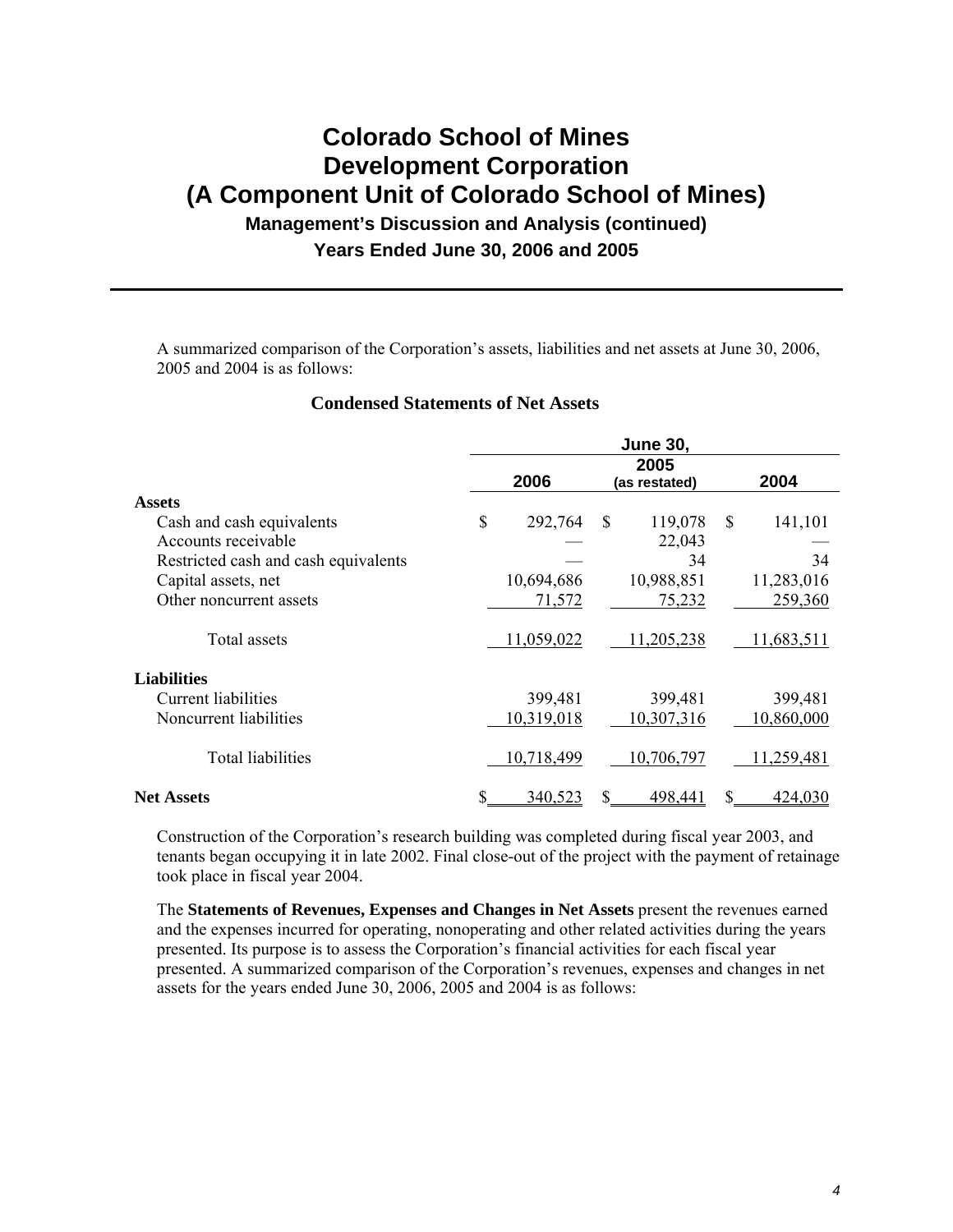# **Colorado School of Mines Development Corporation (A Component Unit of Colorado School of Mines)**

### **Management's Discussion and Analysis (continued) Years Ended June 30, 2006 and 2005**

#### **Condensed Statements of Revenues, Expenses and Changes in Net Assets**

|                                          | Years ended June 30,          |            |              |           |   |            |  |  |
|------------------------------------------|-------------------------------|------------|--------------|-----------|---|------------|--|--|
|                                          | 2005<br>2006<br>(as restated) |            |              |           |   |            |  |  |
| <b>Operating Income (Loss)</b>           | \$                            | 301,014    | <sup>S</sup> | 364,187   | S | (101, 258) |  |  |
| <b>Nonoperating Expenses</b>             |                               | (458, 932) |              | (289,776) |   | (225, 476) |  |  |
| <b>Increase (Decrease) in Net Assets</b> |                               | (157,918)  |              | 74,411    |   | (326, 734) |  |  |
| Net Assets, Beginning of Year            |                               | 498,441    |              | 424,030   |   | 750,764    |  |  |
| Net assets, End of Year                  |                               | 340,523    | S            | 498,441   |   | 424,030    |  |  |

Colorado School of Mines has a long-term operating lease with the Development Corporation for the space within the research building. The rental income from this lease is expected to cover debt service.

The research building is fully operational and the operating revenues are sufficient to cover the expenses associated with debt service on the bonds. The fiscal year 2006 decrease in net assets is attributed principally to the recognition of depreciation expense of \$294,165.

The **Statements of Cash Flows** present cash receipts and payments of the Corporation during the years presented. A comparative summary of the statements of cash flows for the years ended June 30, 2006, 2005 and 2004 is as follows:

#### **Condensed Statements of Cash Flows**

|                                                                                                   | Years ended June 30, |                       |          |                       |  |                       |  |
|---------------------------------------------------------------------------------------------------|----------------------|-----------------------|----------|-----------------------|--|-----------------------|--|
|                                                                                                   |                      | 2006                  |          | 2005                  |  | 2004                  |  |
| Cash flows provided (used) by<br>Operating activities<br>Capital and related financing activities | \$                   | 617,222<br>(443, 570) | <b>S</b> | 645,673<br>(667, 696) |  | 194,466<br>(438, 084) |  |
| Net increase (decrease) in cash                                                                   |                      | 173,652               |          | (22, 023)             |  | (243, 618)            |  |
| Cash and cash equivalents, beginning of<br>year                                                   |                      | 119,112               |          | 141,135               |  | 384,753               |  |
| Cash and cash equivalents, end of year                                                            |                      | 292,764               |          | 19 112                |  | 141.135               |  |

Cash flows from operating activities represent rental payments, net of maintenance and other operating payments, designed to cover the debt service payments. The negative cash flow related to capital and related financing activities is related to the completion of the construction of the building, debt service and settling of outstanding payables and receivables.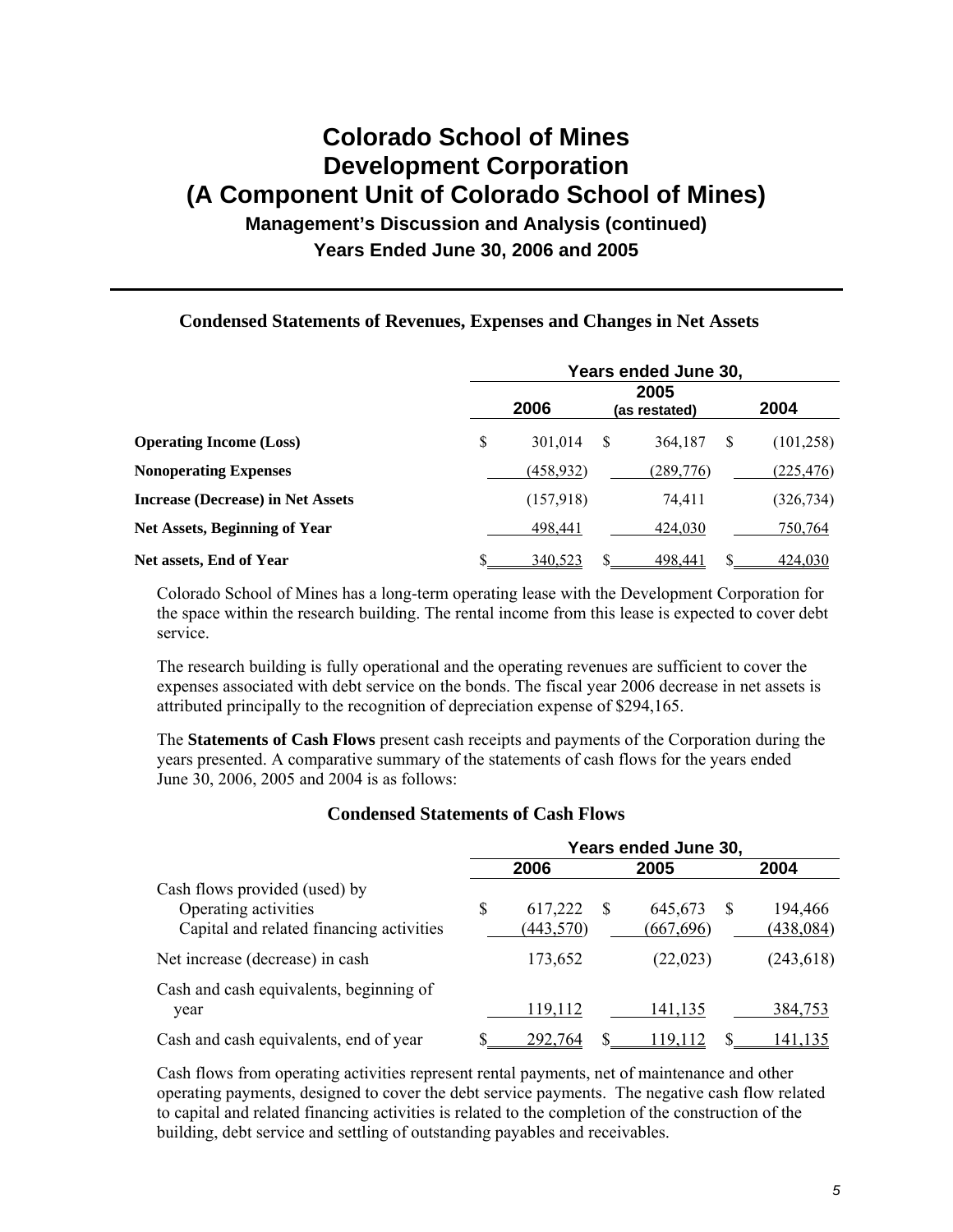### **Colorado School of Mines Development Corporation (A Component Unit of Colorado School of Mines) Management's Discussion and Analysis (continued)**

**Years Ended June 30, 2006 and 2005** 

#### **Factors Impacting Future Periods**

Revenue sources that support the bond repayment and debt service are expected to increase with increased occupancy of the research building. The facilities in the building will be used to promote additional major research projects on campus, which is expected to increase the amount of indirect cost recoveries for the School. The growth in research projects is anticipated to make the School more attractive to faculty and graduate students, further supporting continued growth in research activity.

The building space is partially occupied. The Colorado School of Mines Geology Museum, the Center for Space Resources (CSR), Colorado Fuel Cell Center, Photonics Ultra Fast Laser Laboratory (PULSE) and the Center of Advanced Water Systems and other organized research components are currently utilizing the space.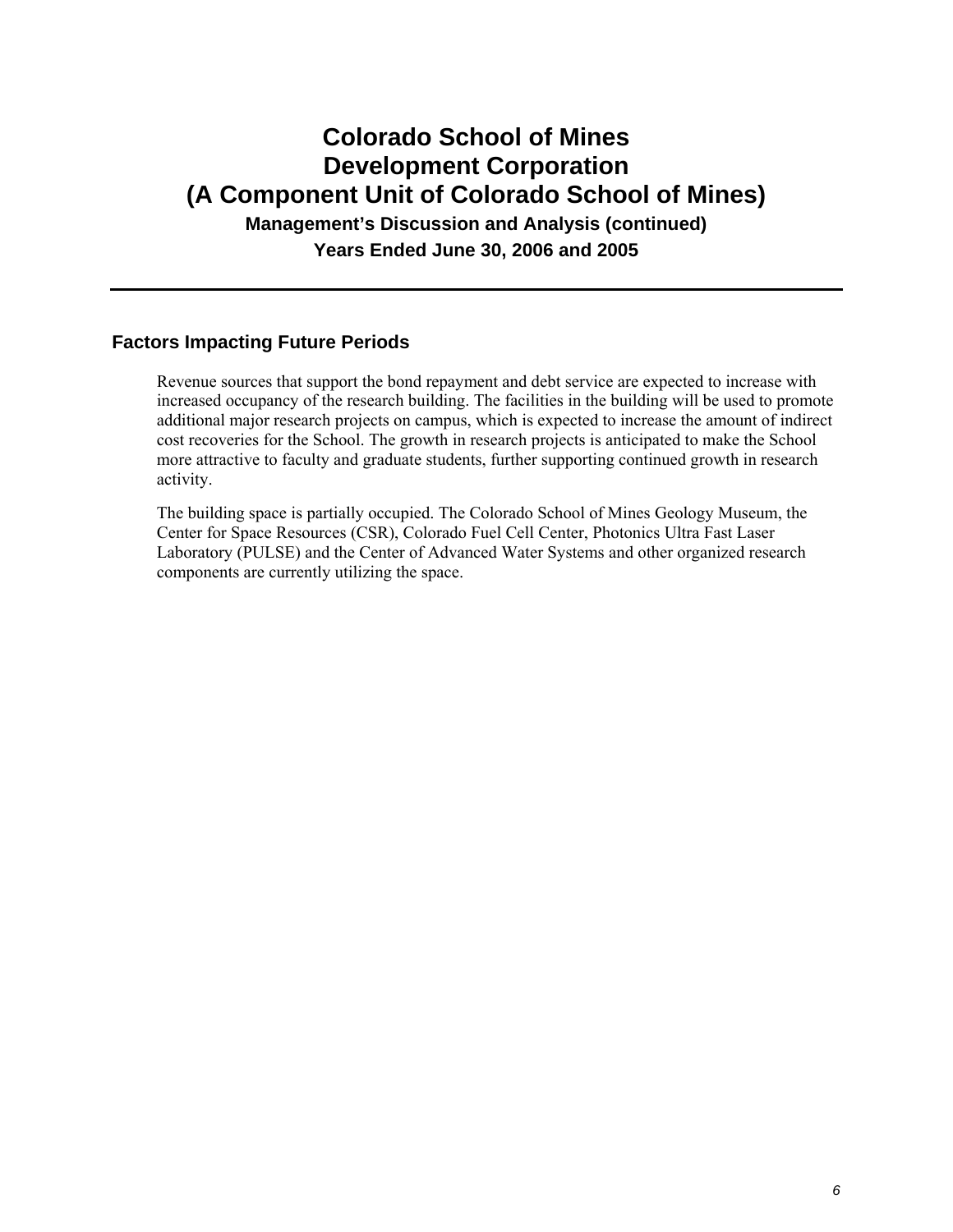### **Colorado School of Mines Development Corporation (A Component Unit of Colorado School of Mines) Statements of Net Assets**

**June 30, 2006 and 2005** 

### **Assets**

|                                                                                              | 2006          | 2005<br>(as restated) |
|----------------------------------------------------------------------------------------------|---------------|-----------------------|
| <b>Current Assets</b>                                                                        |               |                       |
| Cash                                                                                         | \$<br>292,764 | \$<br>119,078         |
| Accounts receivable, Colorado School of Mines                                                |               | 22,043                |
| Total current assets                                                                         | 292,764       | 141,121               |
| <b>Noncurrent Assets</b>                                                                     |               |                       |
| Restricted cash and cash equivalents                                                         |               | 34                    |
| Bond issuance costs, net of accumulated amortization;<br>$2006 - $5,283$ and $2005 - $1,623$ | 71,572        | 75,232                |
| Capital assets, net of accumulated depreciation;                                             |               |                       |
| $2006 - $1,027,928$ and $2005 - $733,763$                                                    | 10,694,686    | 10,988,851            |
| Total noncurrent assets                                                                      | 10,766,258    | 11,064,117            |
| Total assets                                                                                 | 11,059,022    | 11,205,238            |
| <b>Liabilities</b>                                                                           |               |                       |
| <b>Current Liabilities</b>                                                                   |               |                       |
| Advance from Colorado School of Mines Building Corporation                                   | 399,481       | 399,481               |
| Total current liabilities                                                                    | 399,481       | 399,481               |
| <b>Noncurrent Liabilities</b>                                                                |               |                       |
| Bonds payable                                                                                | 10,555,000    | 10,555,000            |
| Net reacquisition price of refunded debt, net of accumulated                                 |               |                       |
| amortization; 2006 - \$16,578 and 2005 - \$4,876                                             | (235,982)     | (247, 684)            |
| Total noncurrent liabilities                                                                 | 10,319,018    | 10,307,316            |
| <b>Total liabilities</b>                                                                     | 10,718,499    | 10,706,797            |
| <b>Net Assets</b>                                                                            |               |                       |
| Invested in capital assets, net of related debt                                              | 47,759        | 357,286               |
| Restricted - expendable                                                                      |               |                       |
| Capital projects                                                                             |               | 34                    |
| Unrestricted                                                                                 | 292,764       | 141,121               |
| Total net assets                                                                             | \$<br>340,523 | \$<br>498,441         |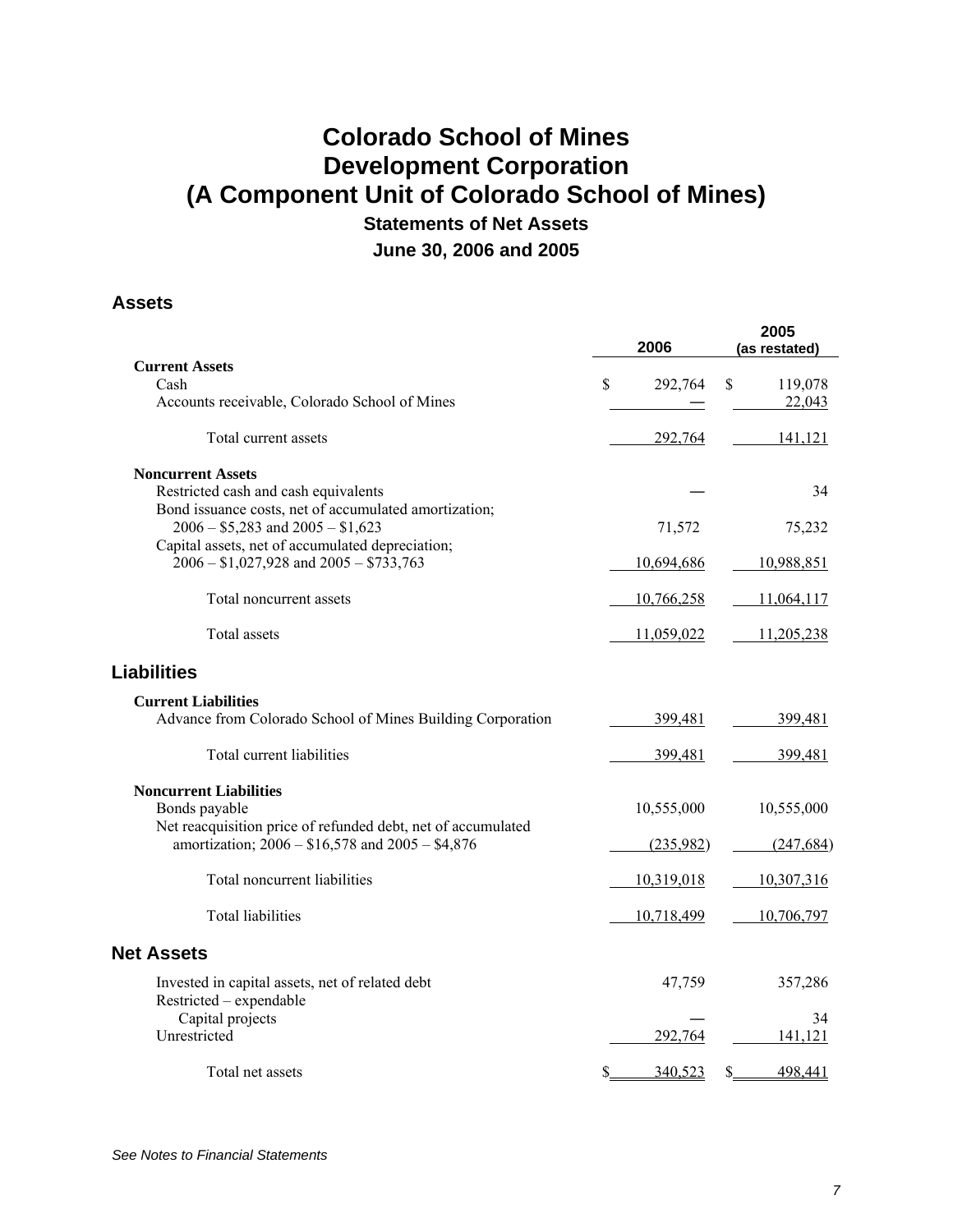# **Colorado School of Mines Development Corporation (A Component Unit of Colorado School of Mines)**

**Statements of Revenues, Expenses and Changes in Net Assets For the Years Ended June 30, 2006 and 2005**

|                                              | 2006          | 2005<br>(as restated) |
|----------------------------------------------|---------------|-----------------------|
| <b>Operating Revenues</b>                    |               |                       |
| Rent income                                  | \$<br>595,568 | \$.<br>658,916        |
| Total operating revenues                     | 595,568       | 658,916               |
| <b>Operating Expenses</b>                    |               |                       |
| Depreciation                                 | 294,165       | 294,165               |
| Maintenance and other                        | 389           | 564                   |
| Total operating expenses                     | 294,554       | 294,729               |
| <b>Operating Income</b>                      | 301,014       | 364,187               |
| <b>Nonoperating Expenses</b>                 |               |                       |
| Amortization of bond issuance costs          | (3,660)       | (1,623)               |
| Amortization of refunded bond issuance costs |               | (6,800)               |
| Bond fees                                    | (106, 829)    | (60, 028)             |
| Interest on capital-asset related debt       | (348, 443)    | (221, 345)            |
| Interest income                              |               | 20                    |
| Nonoperating expenses                        | (458, 932)    | (289, 776)            |
| <b>Increase (Decrease) in Net Assets</b>     | (157,918)     | 74,411                |
| <b>Net Assets, Beginning of Year</b>         | 498,441       | 424,030               |
| Net Assets, End of Year                      | \$<br>340,523 | 498,441<br>S          |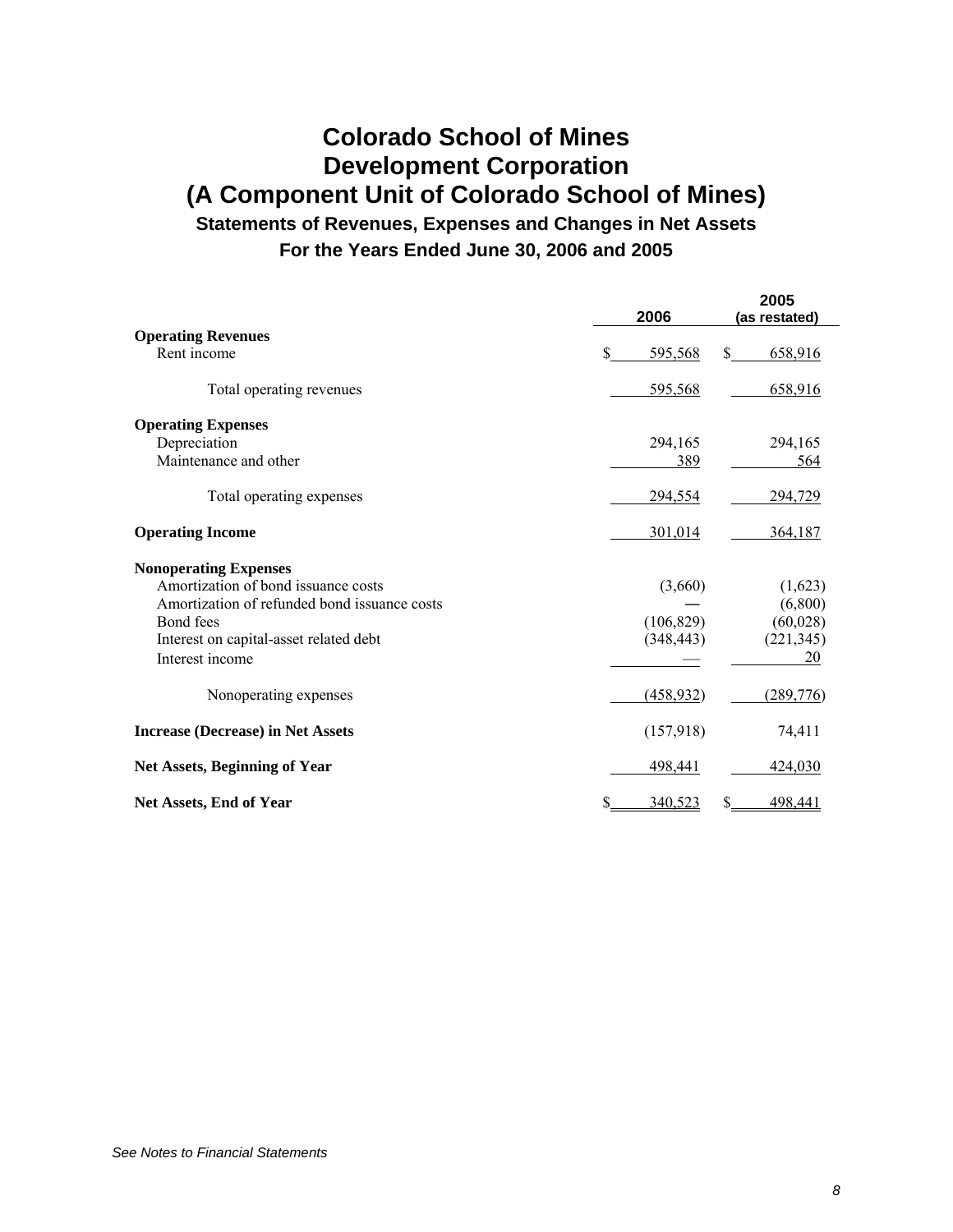## **Colorado School of Mines Development Corporation (A Component Unit of Colorado School of Mines)**

**Statements of Cash Flows** 

**For the Years Ended June 30, 2006 and 2005** 

|                                                                   |             | 2006       |    | 2005           |
|-------------------------------------------------------------------|-------------|------------|----|----------------|
| <b>Cash Flows From Operating Activities</b>                       |             |            |    |                |
| Payments from tenants for rent                                    | \$          | 617,611    | \$ | 646,237        |
| Maintenance and other operating payments                          |             | (389)      |    | (564)          |
| Net cash provided by operating activities                         |             | 617,222    |    | 645,673        |
| <b>Cash Flows From Capital and Related Financing Activities</b>   |             |            |    |                |
| Bond issuance costs                                               |             |            |    | (76, 855)      |
| Proceeds from Issuance of Bonds                                   |             |            |    | 10,555,000     |
| Repayment of Bonds                                                |             |            |    | (10, 860, 000) |
| Bond fees                                                         |             | (106, 829) |    |                |
| Interest and fees paid on capital debt                            |             | (336,741)  |    | (285, 841)     |
| Net cash used in capital and related financing activities         |             | (443, 570) |    | (667, 696)     |
| <b>Increase (Decrease) in Cash and Cash Equivalents</b>           |             | 173,652    |    | (22, 023)      |
| <b>Cash and Cash Equivalents, Beginning of Year</b>               |             | 119,112    |    | 141,135        |
| <b>Cash and Cash Equivalents, End of Year</b>                     | \$          | 292,764    | \$ | 119,112        |
| Reconciliation of Cash and Cash Equivalents to the Statements of  |             |            |    |                |
| <b>Net Assets</b>                                                 |             |            |    |                |
| Cash                                                              | \$          | 292,764    | \$ | 119,078        |
| Restricted cash and cash equivalents - noncurrent                 |             |            |    | 34             |
|                                                                   | S           | 292,764    | S  | 119.112        |
| <b>Reconciliation of Operating Income to Net Cash Provided by</b> |             |            |    |                |
| <b>Operating Activities</b>                                       |             |            |    |                |
| Operating income                                                  | $\mathbf S$ | 301,014    | \$ | 364,187        |
| Change in accounts receivable                                     |             | 22,043     |    | (12,679)       |
| Depreciation expense                                              |             | 294,165    |    | 294,165        |
| <b>Net Cash Provided by Operating Activities</b>                  | S           | 617,222    | \$ | 645,673        |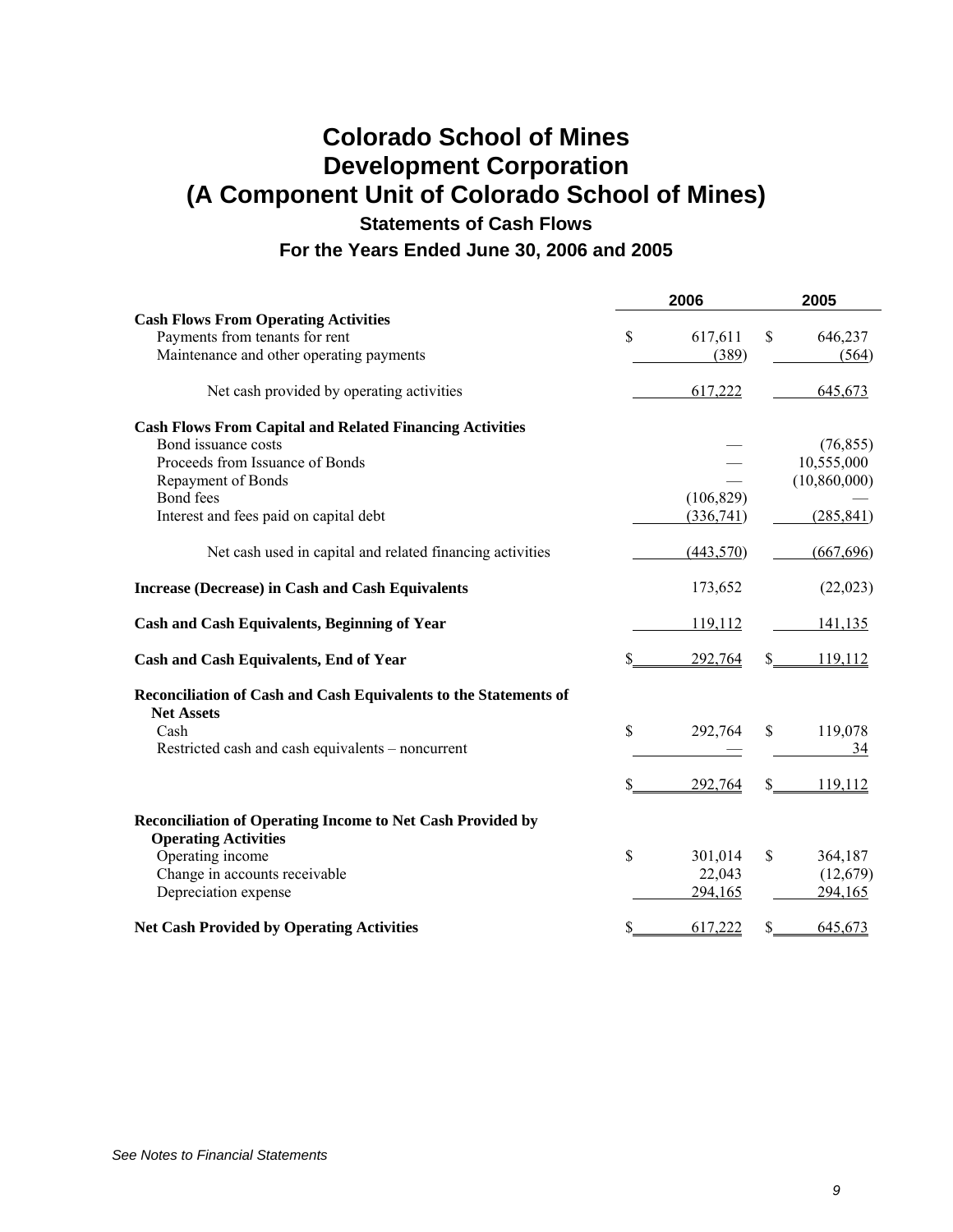#### **Note 1: Nature of Operations and Summary of Significant Accounting Policies**

#### *Nature of Operations*

Colorado School of Mines Development Corporation (the Corporation) was established on September 7, 2001 for the purpose of issuing obligations for and assisting in the financing of capital expenditures on behalf of the Colorado School of Mines (the School). The Corporation is a component unit of the School. The Corporation's revenues are derived principally from contributions and rents received from the School.

#### *Basis of Accounting and Presentation*

The financial statements of the Corporation have been prepared on the accrual basis of accounting. Revenues, expenses, gains, losses, assets and liabilities from exchange and exchange-like transactions are recognized when the exchange transaction takes place, while those from government-mandated nonexchange transactions are recognized when all applicable eligibility requirements are met. Operating revenues and expenses include exchange transactions and program-specific, government-mandated nonexchange transactions. Government-mandated nonexchange transactions that are not program specific, investment income and interest on capital asset-related debt are included in nonoperating revenues and expenses. The Corporation first applies restricted net assets when an expense or outlay is incurred for purposes for which both restricted and unrestricted net assets are available.

The Corporation prepares its financial statements as a business-type activity in conformity with applicable pronouncements of the Governmental Accounting Standards Board (GASB). The Corporation has the option to apply all Financial Accounting Standards Board (FASB) pronouncements that were issued after November 30, 1989, unless the FASB pronouncement conflicts with or contradicts a GASB pronouncement. The Corporation has elected not to apply FASB pronouncements issued after the applicable date.

#### *Use of Estimates*

The preparation of financial statements in conformity with accounting principles generally accepted in the United States of America requires management to make estimates and assumptions that affect the reported amounts of assets and liabilities and disclosure of contingent assets and liabilities at the date of the financial statements and the reported amounts of revenues, expenses, gains, losses and other changes in net assets during the reporting period. Actual results could differ from those estimates.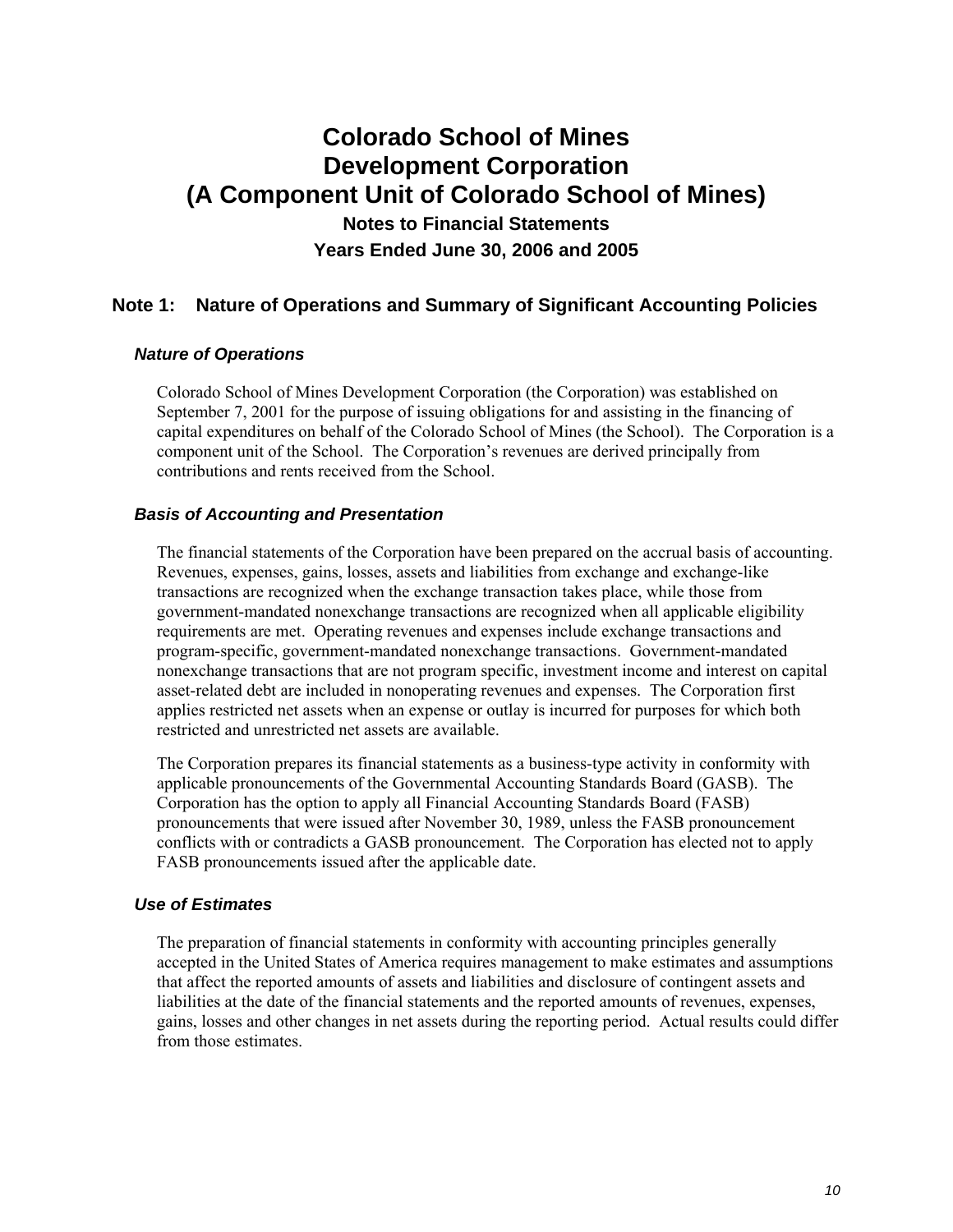#### *Cash Equivalents*

The Corporation considers all liquid investments with original maturities of three months or less to be cash equivalents.

#### *Restricted Cash and Cash Equivalents*

Restricted cash and cash equivalents include amounts restricted for project construction.

#### *Capital Assets*

Capital assets are recorded at cost at the date of acquisition, or fair value at the date of donation if acquired by gift. Depreciation is computed using the straight-line method over the estimated useful life of each asset. The following estimated useful lives are being used by the Corporation:

Buildings and improvements  $20 - 40$  years

#### *Bond Issue Costs*

Bond issue costs are being amortized on a straight-line basis over the term of the bonds. Total amortization for the year ended June 30, 2006 and 2005, was \$3,660 and \$8,423, respectively.

#### *Debt*

For current refundings and advance refundings resulting in defeasance of debt, the difference between the reacquisition price and the net carrying amount of the old debt is deferred and amortized as a component of interest expense on a straight-line basis over the remaining life of the old debt or the life of the new debt, whichever is shorter. On the statement of net assets, this deferred amount is reported as a deduction from or an addition to the new debt liability.

#### *Classification of Revenues*

The Corporation has classified its revenues as either operating or nonoperating revenues according to the following criteria:

Operating revenues – Operating revenues include activities that have the characteristics of exchange transactions, such as rents received on the research facility.

Nonoperating revenues – Nonoperating revenues include activities that have the characteristics of nonexchange transactions, such as gifts and contributions and other revenue sources that are defined as nonoperating revenues.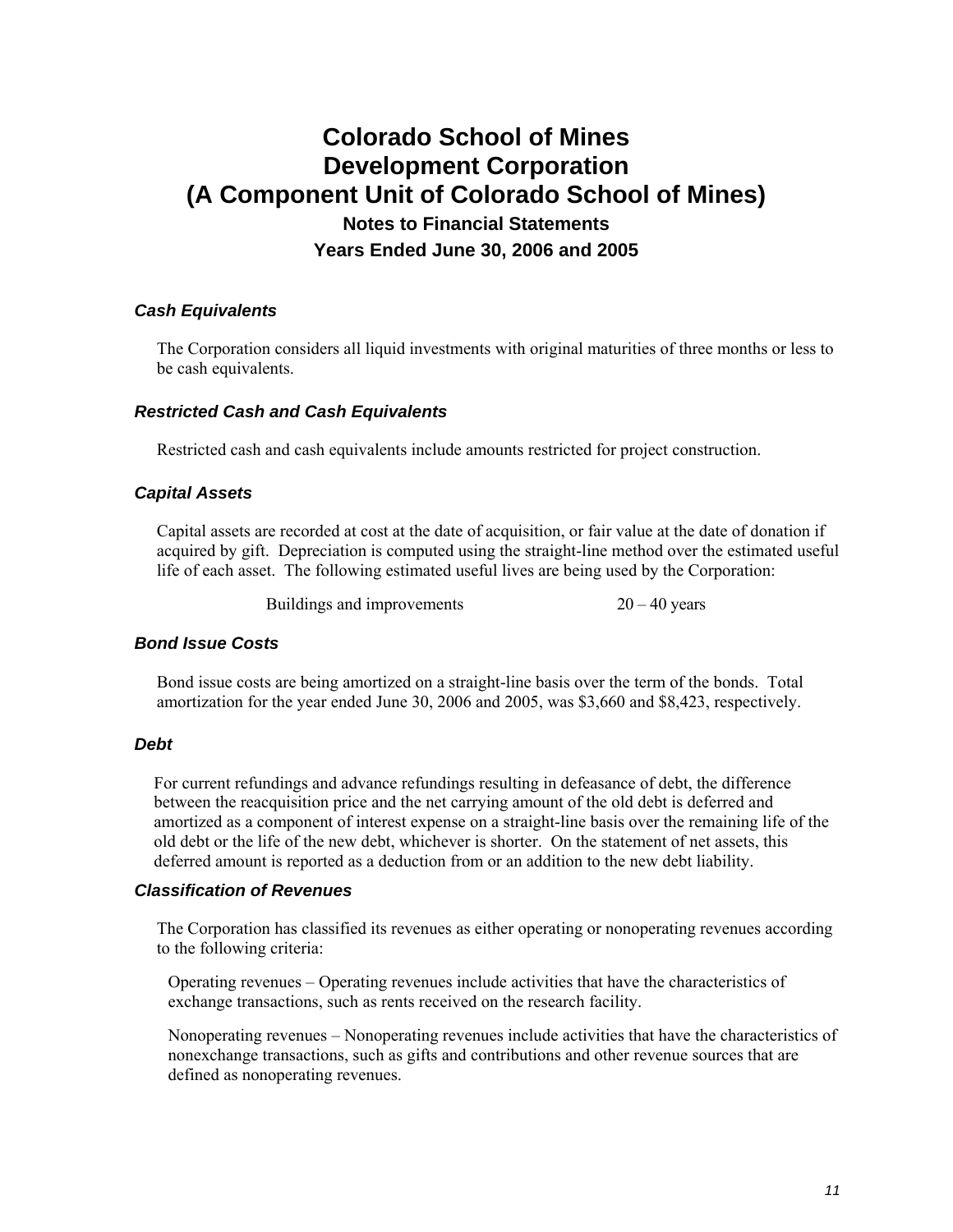#### *Income Taxes*

The Corporation is a not-for-profit organization and is exempt from income taxes under Section 501(c)(3) of the Internal Revenue Code. However, the Corporation is subject to federal income tax on any unrelated business taxable income. The Corporation had no material unrelated business income for the years ended June 30, 2006 and 2005.

#### *Reclassifications*

Certain 2005 amounts have been reclassified to conform to the 2006 presentation.

#### **Note 2: Deposits**

Deposits as of June 30, 2006 and 2005 are held in a financial institution as follows:

|               | <b>Bank Balance</b> |         |              | Carrying<br><b>Amount</b> |  |  |  |
|---------------|---------------------|---------|--------------|---------------------------|--|--|--|
| June 30, 2006 |                     | 292,764 | <sup>S</sup> | 292,764                   |  |  |  |
| June 30, 2005 |                     | 119 112 |              | 119.112                   |  |  |  |

The Colorado Public Deposit Protection Act (PDPA) requires that all units of local government deposit cash in eligible public depositories. Amounts on deposit in excess of federal insurance levels must be collateralized by eligible collateral as determined by PDPA. Accordingly, as of June 30, 2006 and 2005, deposits of \$192,764 and \$19,112, respectively, are collateralized under PDPA, representing the amounts in excess of FDIC insurance.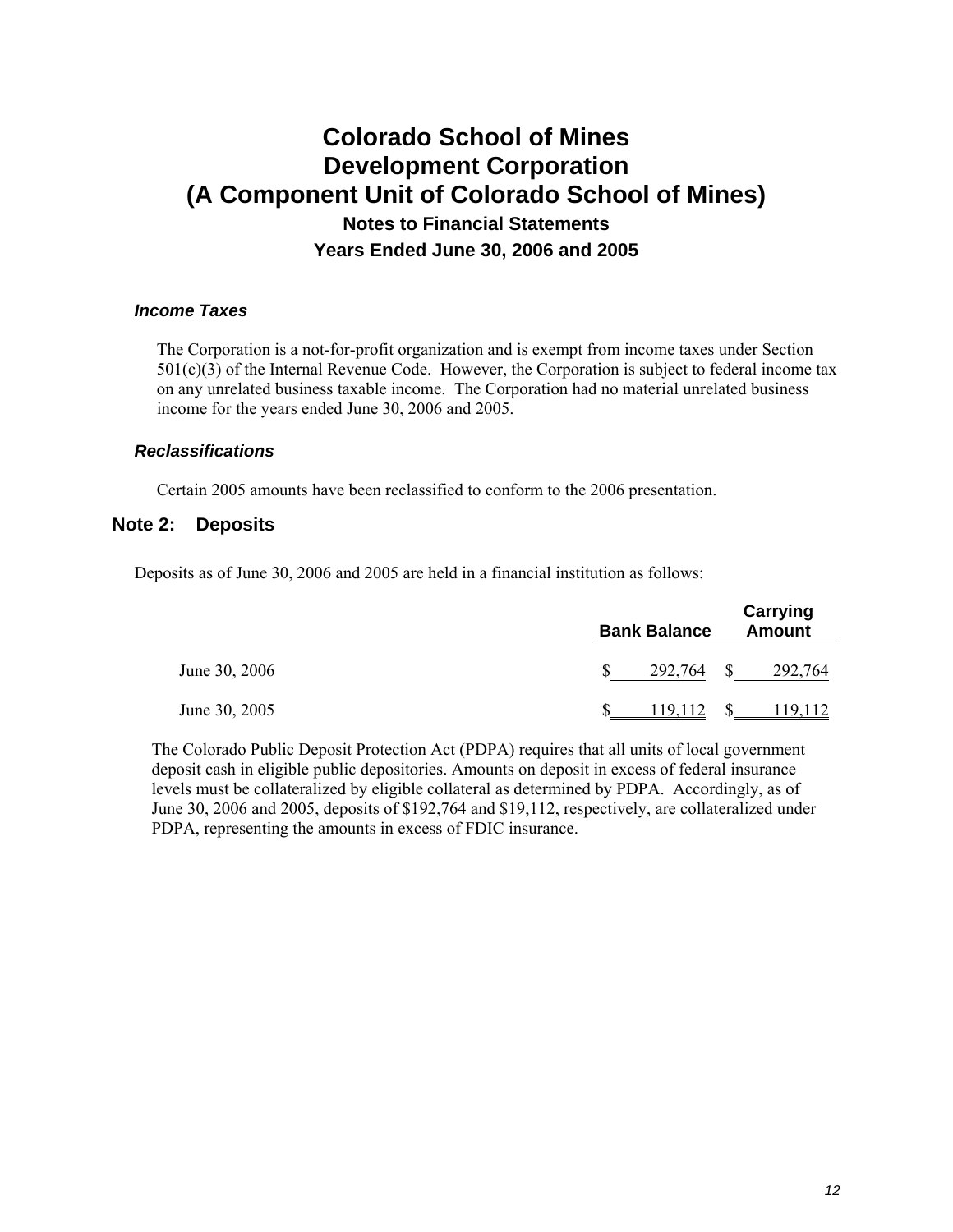### **Note 3: Capital Assets**

Capital assets activity for the years ended June 30, 2006 and 2005 was:

|                                                | 2006                               |                  |                  |                                 |  |  |  |  |  |
|------------------------------------------------|------------------------------------|------------------|------------------|---------------------------------|--|--|--|--|--|
|                                                | <b>Beginning</b><br><b>Balance</b> | <b>Additions</b> | <b>Disposals</b> | <b>Ending</b><br><b>Balance</b> |  |  |  |  |  |
| Buildings and improvements                     | 11,722,614                         | \$               | $\mathbb{S}$     | 11,722,614<br>S                 |  |  |  |  |  |
| Less accumulated depreciation<br>Buildings and |                                    |                  |                  |                                 |  |  |  |  |  |
| improvements                                   | 733,763                            | 294,165          |                  | 1,027,928                       |  |  |  |  |  |
| Net capital assets                             | 10,988,851                         | S<br>(294, 165)  |                  | 10.694.686                      |  |  |  |  |  |

|                                                | 2005                               |            |   |                          |     |                  |    |                                 |  |
|------------------------------------------------|------------------------------------|------------|---|--------------------------|-----|------------------|----|---------------------------------|--|
|                                                | <b>Beginning</b><br><b>Balance</b> |            |   | <b>Additions</b>         |     | <b>Disposals</b> |    | <b>Ending</b><br><b>Balance</b> |  |
| Buildings and improvements                     | S                                  | 11,722,614 | S | $\overline{\phantom{a}}$ | - S |                  | \$ | 11,722,614                      |  |
| Less accumulated depreciation<br>Buildings and |                                    |            |   |                          |     |                  |    |                                 |  |
| improvements                                   |                                    | 439,598    |   | 294,165                  |     |                  |    | 733,763                         |  |
| Net capital assets                             |                                    | .283.016   |   | (294.165)                | \$. |                  |    | 10.988.851                      |  |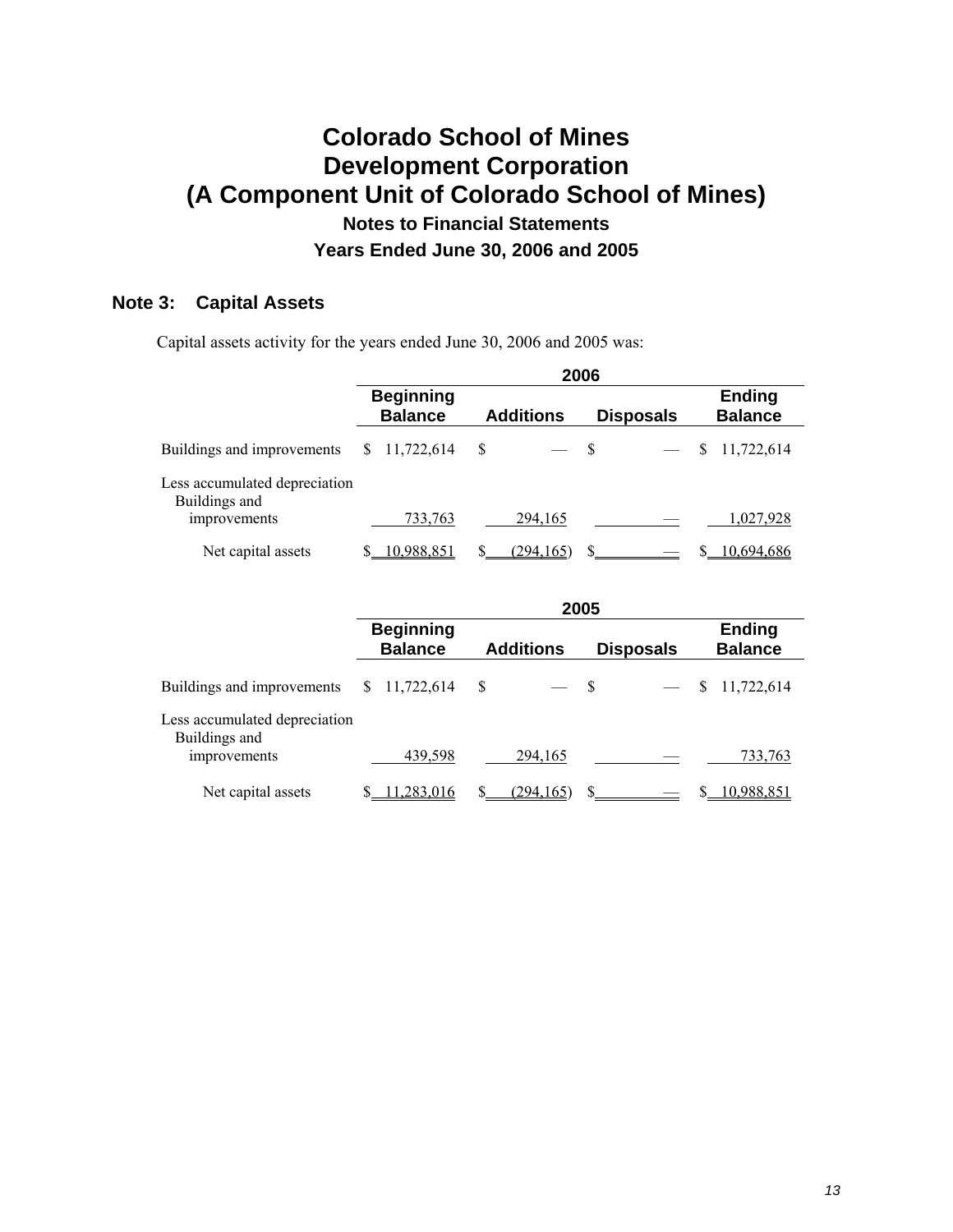#### **Note 4: Bonds Payable**

The following is a summary of long-term obligation transactions for the Corporation for the years ended June 30, 2006 and 2005:

|                                                              | 2006                               |               |                          |    |                   |                                 |                                                 |  |  |
|--------------------------------------------------------------|------------------------------------|---------------|--------------------------|----|-------------------|---------------------------------|-------------------------------------------------|--|--|
|                                                              | <b>Beginning</b><br><b>Balance</b> |               | <b>Additions</b>         |    | <b>Deductions</b> | <b>Ending</b><br><b>Balance</b> | <b>Amounts Due</b><br><b>Within One</b><br>Year |  |  |
| Bonds                                                        |                                    |               |                          |    |                   |                                 |                                                 |  |  |
| Revenue bonds payable<br>Series 2005<br>Deferred amount from | \$10,555,000                       | $\mathcal{S}$ | $\overline{\phantom{0}}$ | -S |                   | \$10,555,000                    | S.                                              |  |  |
| refunding                                                    | (247, 684)                         |               |                          |    | (11, 702)         | (235,982)                       |                                                 |  |  |
| Total noncurrent<br>liabilities                              | \$10,307,316                       | <sup>\$</sup> |                          |    | (11.702)          | 10,319,018<br>S.                |                                                 |  |  |

|                                                              | 2005 (as restated)                 |                  |                   |                                 |                                                 |  |  |  |  |  |
|--------------------------------------------------------------|------------------------------------|------------------|-------------------|---------------------------------|-------------------------------------------------|--|--|--|--|--|
|                                                              | <b>Beginning</b><br><b>Balance</b> | <b>Additions</b> | <b>Deductions</b> | <b>Ending</b><br><b>Balance</b> | <b>Amounts Due</b><br><b>Within One</b><br>Year |  |  |  |  |  |
| <b>Bonds</b>                                                 |                                    |                  |                   |                                 |                                                 |  |  |  |  |  |
| Revenue bonds payable<br>Series 2005<br>Deferred amount from | \$                                 | \$10,555,000     | - \$              | \$10,555,000                    | S                                               |  |  |  |  |  |
| refunding                                                    |                                    | (252, 560)       | (4,876)           | (247, 684)                      |                                                 |  |  |  |  |  |
| Series 2001                                                  | 10,860,000                         |                  | 10,860,000        |                                 |                                                 |  |  |  |  |  |
| Total noncurrent<br>liabilities                              | 10,860,000<br>S.                   | \$10,302,440     | \$10,855,124      | \$10,307,316                    |                                                 |  |  |  |  |  |

On January 20, 2005, the Corporation issued \$10,555,000 in Refunding Variable Rate Demand Bonds, Series 2005. The proceeds from the bonds were used to refund the Series 2001 revenue bonds. The purpose of the Series 2001 issue was to finance the construction and acquisition of educational facilities at the Colorado School of Mines. Interest was payable at varying rates, not to exceed 10%. The bonds were secured by net pledged revenue, a letter of credit and a guarantee by the Colorado School of Mines Foundation, Incorporated, a discretely presented component unit of the School. The debt service pursuant to the 2001 issue was \$18,251,158; the debt service pursuant to the refunding is \$16,505,182, a net savings of \$1,745,976. The economic net present value gain to the School was \$1,253,739.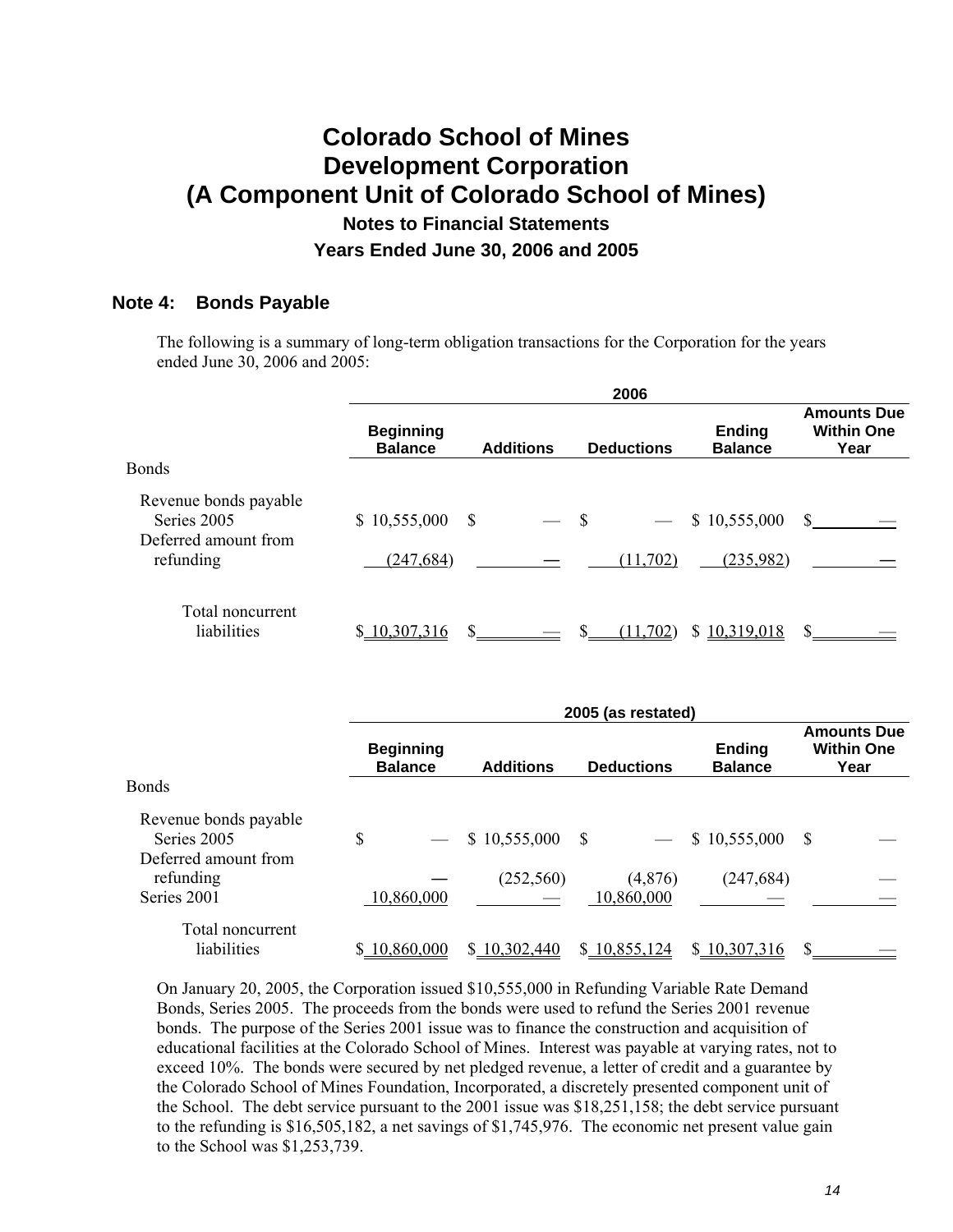Principal and interest on the Series 2005 bonds are payable semi-annually through maturity in 2026 with interest rates on the obligations at variable rates. The bonds are secured by a non-exclusive first lien upon net pledged revenues, a standby bond purchase agreement and are guaranteed by the Colorado School of Mines Foundation, Incorporated (the Foundation).

The bonds mature on September 1, 2026 with interest payable at varying rates, not to exceed 10%. Interest rates and payment periods are determined, as elected by the Corporation, using either (i) weekly, one-month or three-month interest rates, with interest payable monthly or (ii) six-month, one-year, five-year, ten-year or fixed interest rates, with interest payable semi-annually. The interest rate on variable rate bonds is calculated weekly using the annual interest rate (4.13 % at June 30, 2006).

Bonds bearing interest at the five-year, ten-year or fixed interest rates are subject to mandatory sinking fund redemption commencing on the September 1 next succeeding the applicable interest rate adjustment date, as defined in the trust agreement. Bonds are subject to early redemption at the option of the issuer under certain conditions as described in the trust agreement.

The bonds are guaranteed by the Foundation. The bonds are not secured by any encumbrance, mortgage or other pledge of property, except the net pledged revenues, and do not constitute general obligations of the Corporation.

| <b>Years Ending</b> | <b>Total to be Paid</b> |    | <b>Principal</b> |   | <b>Interest</b> |
|---------------------|-------------------------|----|------------------|---|-----------------|
|                     |                         |    |                  |   |                 |
| 2007                | \$<br>435,922           | \$ |                  | S | 435,922         |
| 2008                | 435,922                 |    |                  |   | 435,922         |
| 2009                | 435,922                 |    |                  |   | 435,922         |
| 2010                | 435,922                 |    |                  |   | 435,922         |
| 2011                | 435,922                 |    |                  |   | 435,922         |
| $2012 - 2016$       | 2,179,610               |    |                  |   | 2,179,610       |
| $2017 - 2021$       | 2,179,610               |    |                  |   | 2,179,610       |
| $2022 - 2026$       | 2,179,610               |    |                  |   | 2,179,610       |
| 2027                | 10,627,654              |    | 10,555,000       |   | 72,654          |
|                     |                         |    |                  |   |                 |
|                     | 19.346.094              | S  | 10,555,000       | S | 8.791.094       |

The debt service requirements as of June 30, 2006 are as follows: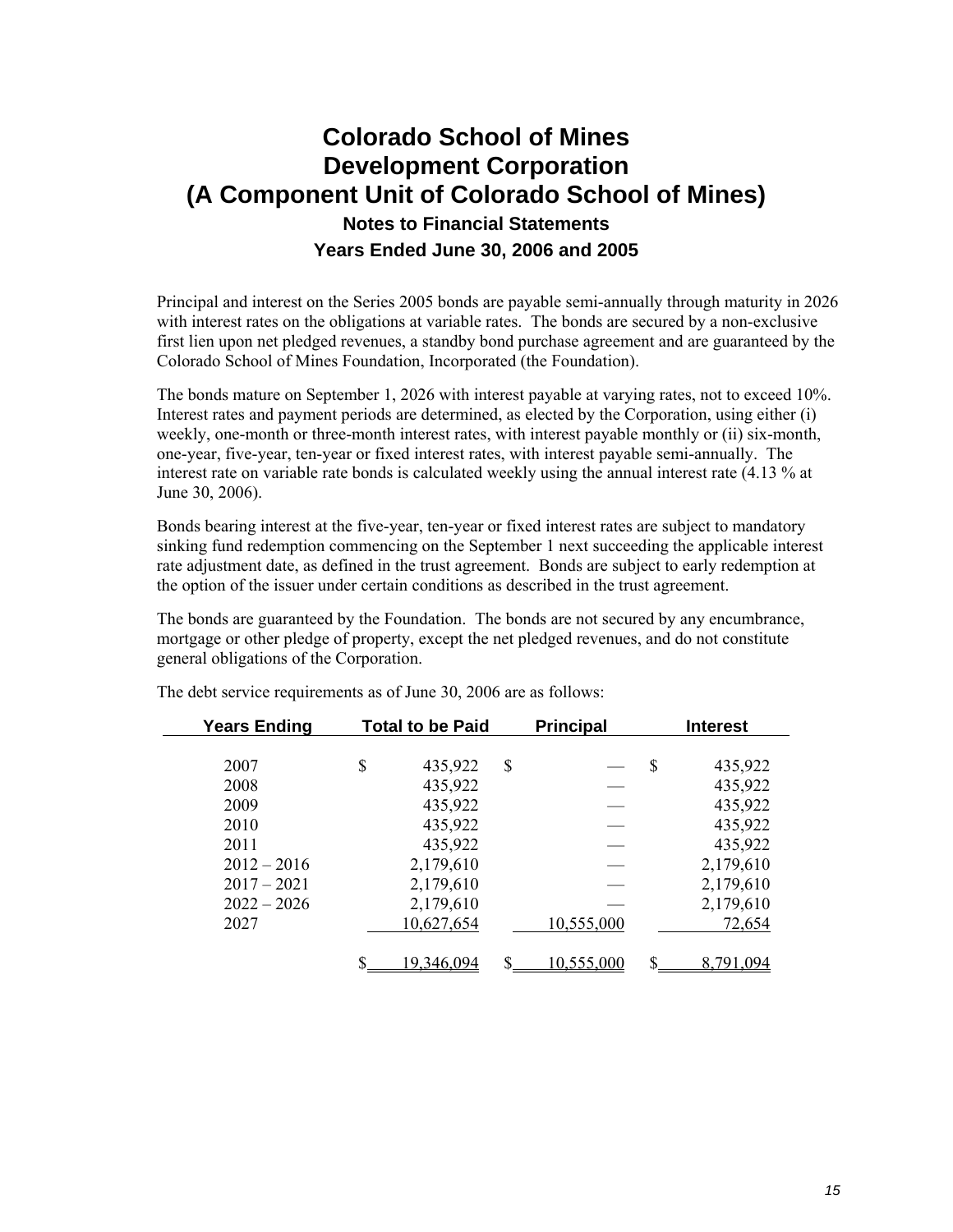#### **Note 5: Related Party Transactions**

The School provides certain administrative and accounting functions at no cost to the Corporation.

The Corporation leases the building located at 1310 Maple Street, Golden, Colorado to the School under a lease agreement that expires on June 30, 2012. Under the lease agreement, the School is required to pay annual rents through June 30, 2012 equal to the debt service on the Series 2005 Revenue Bonds. Annual lease payments for periods July 1, 2005 through the expiration of the lease agreement are payable at a base rent amount of \$435,000 plus debt service on the bonds not to exceed \$1,086,000. Pursuant to this lease agreement, the School owes the Corporation \$0 as of June 30, 2006 and \$22,043 as of June 30, 2005. Rent income for the years ended June 30, 2006 and 2005 was \$595,568 and \$658,916, respectively.

The Corporation has outstanding capital construction advances payable on demand of \$399,481 at June 30, 2006 and 2005, from the Colorado School of Mines Building Corporation, a blended component unit of the School.

#### **Note 6: Restatement of 2005 Balances**

The 2005 financial statements have been restated to defer and amortize the unamortized old (2001) bond issuance costs at date of refunding that was incorrectly written-off in 2005. Additionally, construction advances payable (note 5) has been included in invested in capital assets, net of related debt. The restatement had the following effect:

|                                                          | 2005 (As<br><b>Previously</b><br>Reported) | <b>Adjustments</b> | 2005 (As<br><b>Restated)</b> |
|----------------------------------------------------------|--------------------------------------------|--------------------|------------------------------|
| Net reacquisition price of refunded<br>debt              | S                                          | 247,684<br>S.      | 247,684                      |
| Invested in capital assets, net of<br>related debt       | (509, 083)                                 | 151,797            | (357, 286)                   |
| Unrestricted net assets<br>Amortization of refunded bond | 258,360                                    | (399, 481)         | (141, 121)                   |
| issuance costs                                           | 259,360                                    | (252,560)          | 6,800                        |
| Interest on capital- asset related debt                  | 216,469                                    | 4,876              | 221,345                      |
| Increase (decrease) in net assets                        | (173, 273)                                 | 247,684            | 74,411                       |
| Net assets, end of year                                  | (250, 757)                                 | (247, 684)         | (498, 441)                   |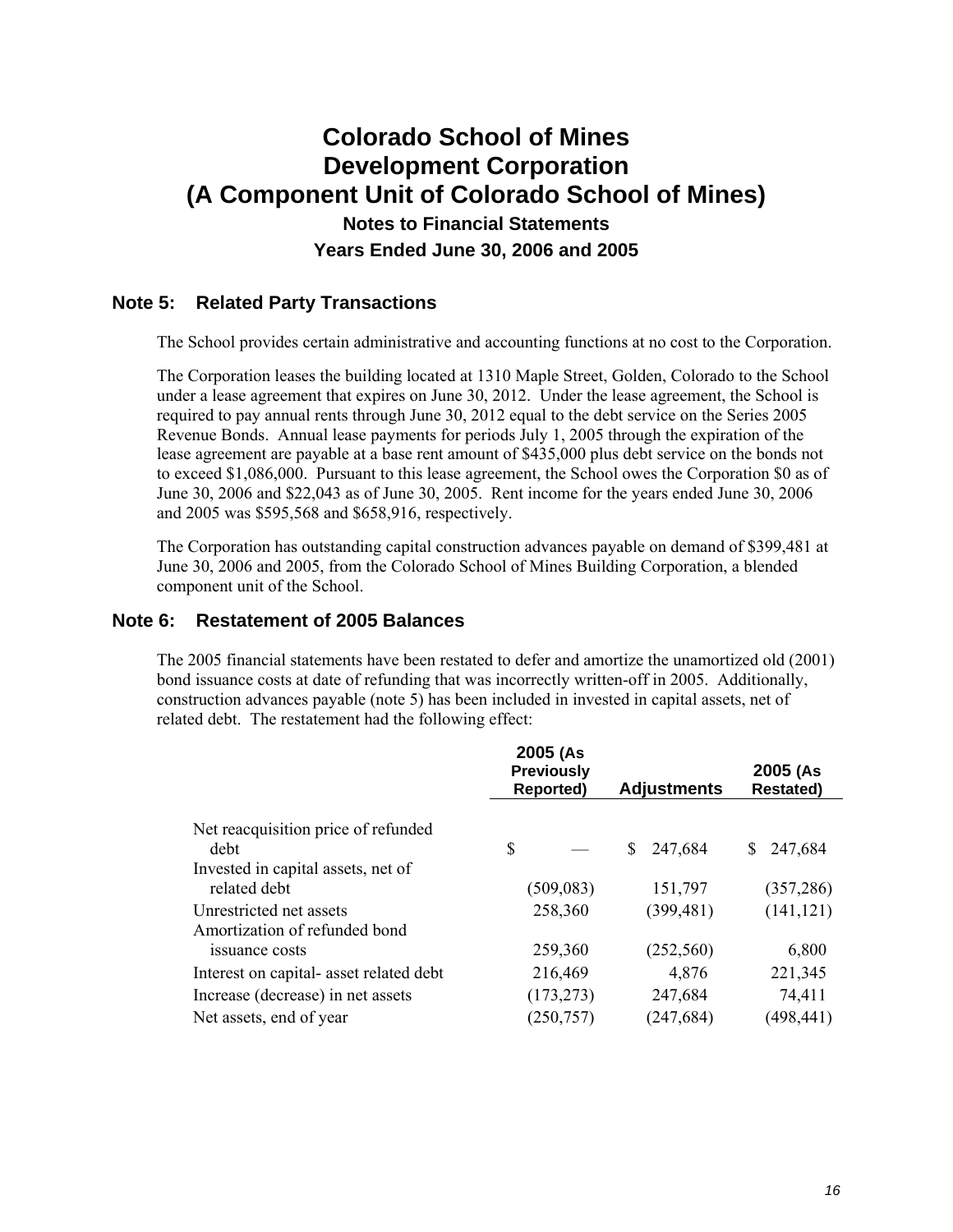

#### **Independent Accountants' Report on Internal Control Over Financial Reporting and on Compliance and Other Matters Based on an Audit of the Financial Statements Performed in Accordance With** *Government Auditing Standards*

Members of the Legislative Audit Committee:

We have audited the financial statements of the Colorado School of Mines Development Corporation (the Corporation), a blended component unit of the Colorado School of Mines (the School), as of and for the year ended June 30, 2006, and have issued our report thereon dated September 29, 2006. We conducted our audit in accordance with auditing standards generally accepted in the United States of America and the standards applicable to financial audits contained in *Government Auditing Standards*, issued by the Comptroller General of the United States.

#### *Internal Control Over Financial Reporting*

In planning and performing our audit, we considered the Corporation's internal control over financial reporting in order to determine our auditing procedures for the purpose of expressing our opinion on the financial statements and not to provide an opinion on the internal control over financial reporting. Our consideration of the internal control over financial reporting would not necessarily disclose all matters in the internal control that might be material weaknesses. A material weakness is a reportable condition in which the design or operation of one or more of the internal control components does not reduce to a relatively low level the risk that misstatements caused by error or fraud in amounts that would be material in relation to the financial statements being audited may occur and not be detected within a timely period by employees in the normal course of performing their assigned functions. We noted no matters involving the internal control over financial reporting and its operation that we consider to be material weaknesses.

#### *Compliance and Other Matters*

As part of obtaining reasonable assurance about whether the Corporation's financial statements are free of material misstatement, we performed tests of its compliance with certain provisions of laws, regulations, contracts and grants agreements, noncompliance with which could have a direct and material effect on the determination of financial statement amounts. However, providing an opinion on compliance with those provisions was not an objective of our audit and accordingly, we do not express such an opinion. The results of our tests disclosed no instances of noncompliance or other matters that are required to be reported under *Government Auditing Standards.*

**Beyond Your Numbers**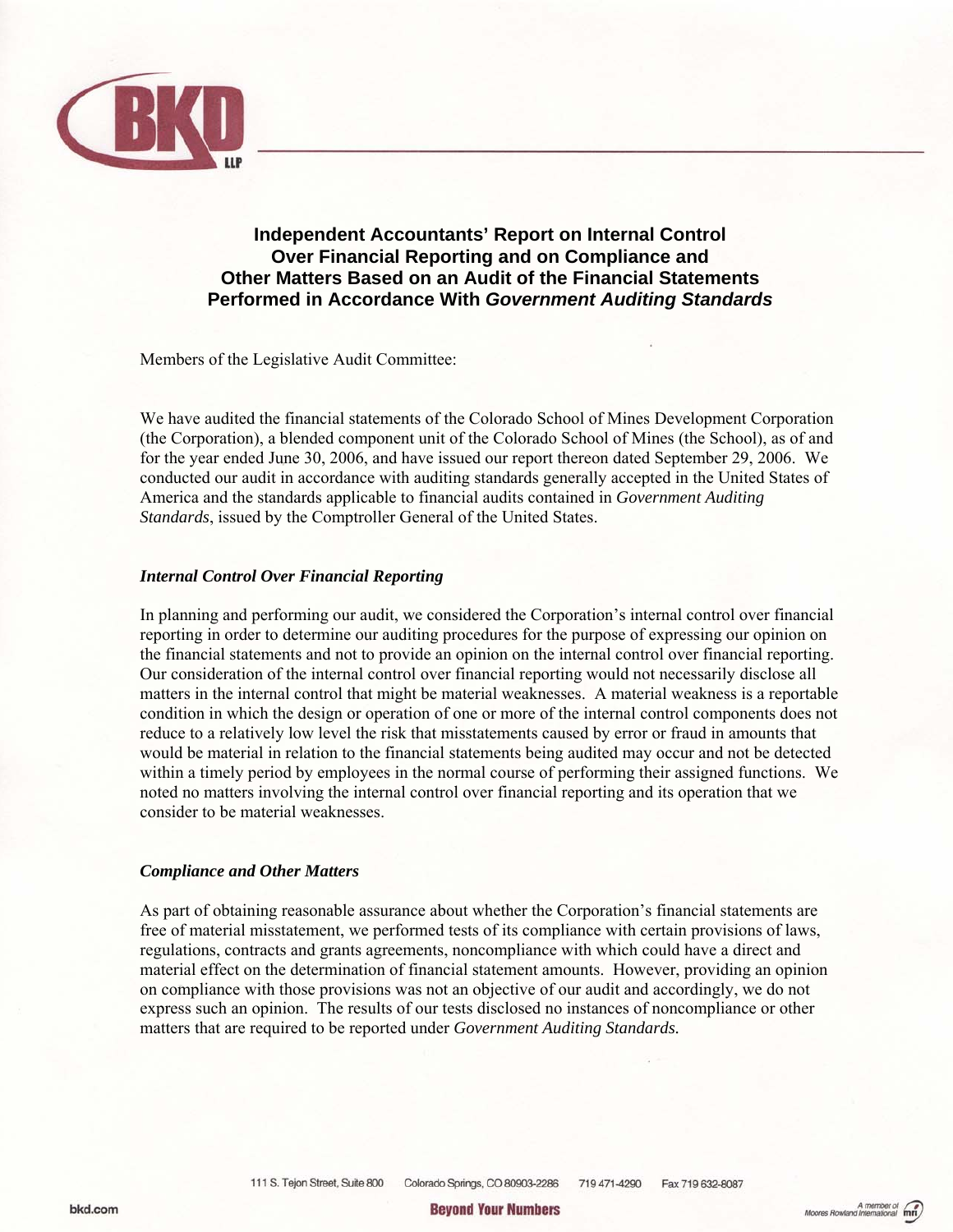This report is intended solely for the information and use of the Legislative Audit Committee, the Board of Directors of the Corporation, the Board of Trustees of the School and the management of the Corporation and the School and is not intended to be and should not be used by anyone other than these specified parties.

 $BKD,CP$ 

September 29, 2006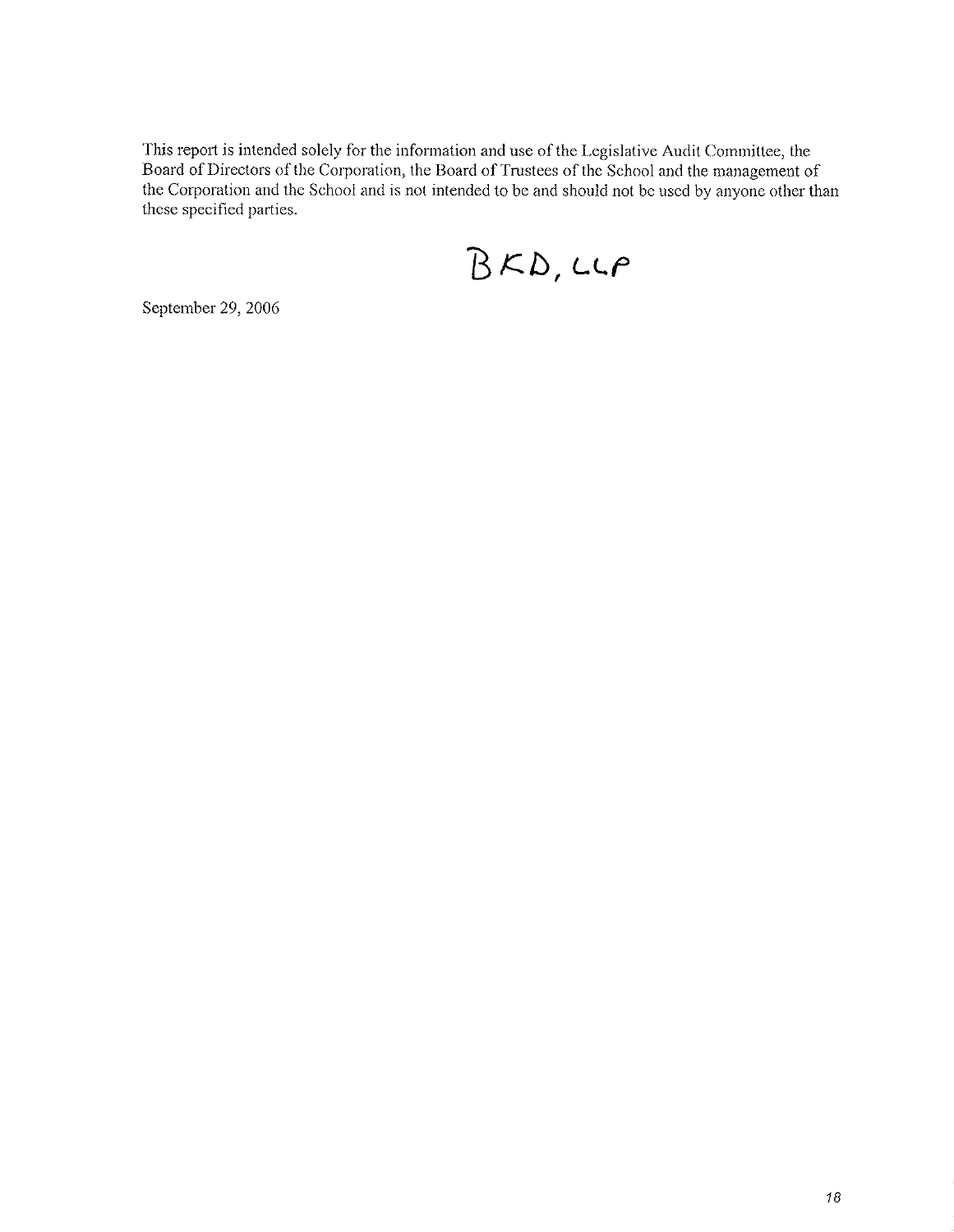

Members of the Legislative Audit Committee:

As part of our audit of the financial statements of Colorado School of Mines Development Corporation (the Corporation), a blended component unit of the Colorado School of Mines (the School), as of and for the year ended June 30, 2006, we wish to communicate the following to you.

#### **Auditor's Responsibility under Auditing Standards Generally Accepted in the United States of America**

An audit performed in accordance with auditing standards generally accepted in the United States of America (GAAS) is designed to obtain reasonable, rather than absolute, assurance about the financial statements. In performing GAAS procedures, we establish scopes of audit tests in relation to the financial statements taken as a whole. Our engagement does not include a detailed audit of every transaction.

#### **Significant Accounting Policies**

The Corporation's significant accounting policies are described in Note 1 of the audited financial statements.

#### **Management Judgments and Accounting Estimates**

Accounting estimates are an integral part of financial statement preparation by management, based on its judgments. The following area involves a significant area of such estimates for which we are prepared to discuss management's estimation process and our procedures for testing the reasonableness of those estimates:

Estimated useful lives of capital assets

**Bevond Your Numbers**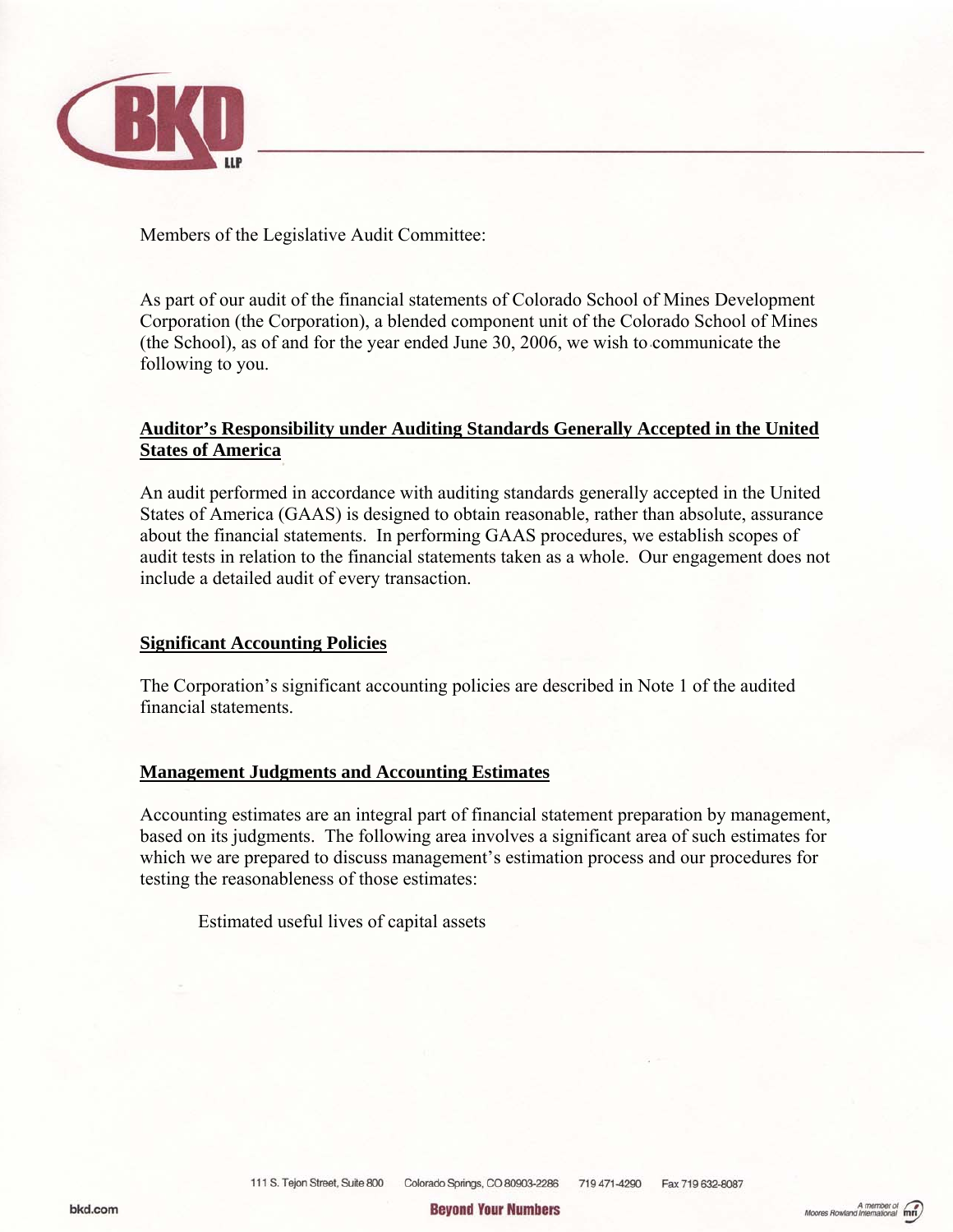#### **Audit Adjustments**

During the course of any audit, an auditor may propose adjustments to financial statement amounts. Management evaluates our proposals and records those adjustments which, in its judgment, are required to prevent the financial statements from being materially misstated. Some adjustments proposed were not recorded because their aggregate effect is not currently material, however, they involve areas in which adjustments in the future could be material, individually or in the aggregate.

Areas in which adjustments were proposed including those which management recorded, include:

Rental income Amortization of debt issuance costs Deferred amount from refunding, including related amortization Net asset classifications

Attached is a summary of uncorrected misstatements we aggregated during the current engagement and pertaining to the latest period presented that were determined by management to be immaterial, both individually and in the aggregate, to the financial statements as a whole.

#### **Disagreements with Management**

The following matters involved disagreements which if not satisfactorily resolved would have caused a modified auditor's opinion on the financial statements:

No matters are reportable.

#### **Consultation with Other Accountants**

During our audit we became aware that management had consulted with other accountants about the following auditing or accounting matters:

No matters are reportable.

#### **Major Issues Discussed with Management Prior to Retention**

During our discussion with management prior to our engagement, the following issues regarding application of accounting principles or auditing standards were discussed:

No matters are reportable.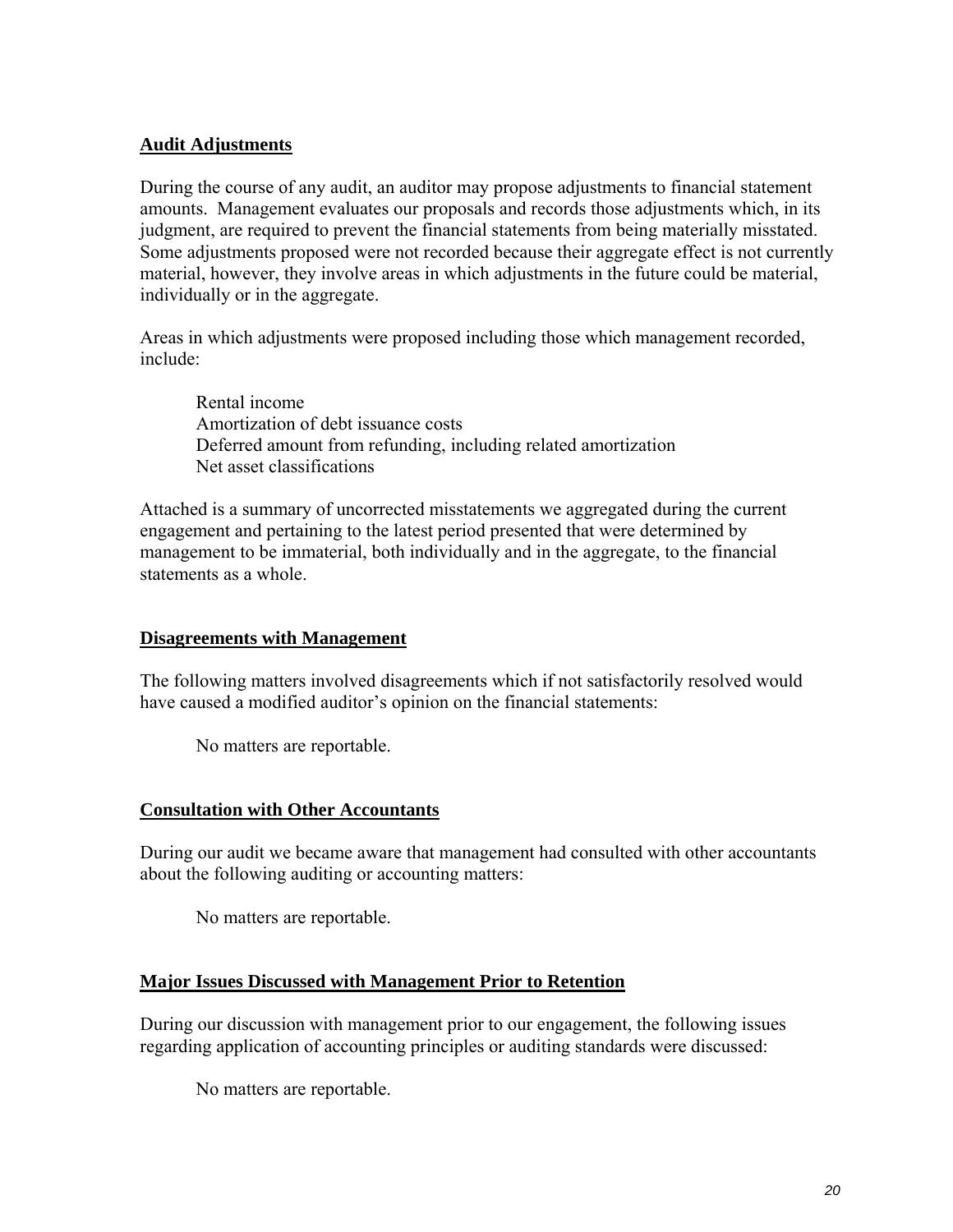#### Difficulties Encountered in Performing the Audit

Our audit requires cooperative effort between management and the audit team. During our audit, we found significant difficulties in working effectively on the following matters:

No matters are reportable.

This letter is intended solely for the information and use of the Legislative Audit Committee, the Board of Directors of the Corporation, the Board of Trustees of the School and management of the Corporation and the School and is not intended to be and should not be used by anyone other than these specified parties.

 $BKD,CCP$ 

September 29, 2006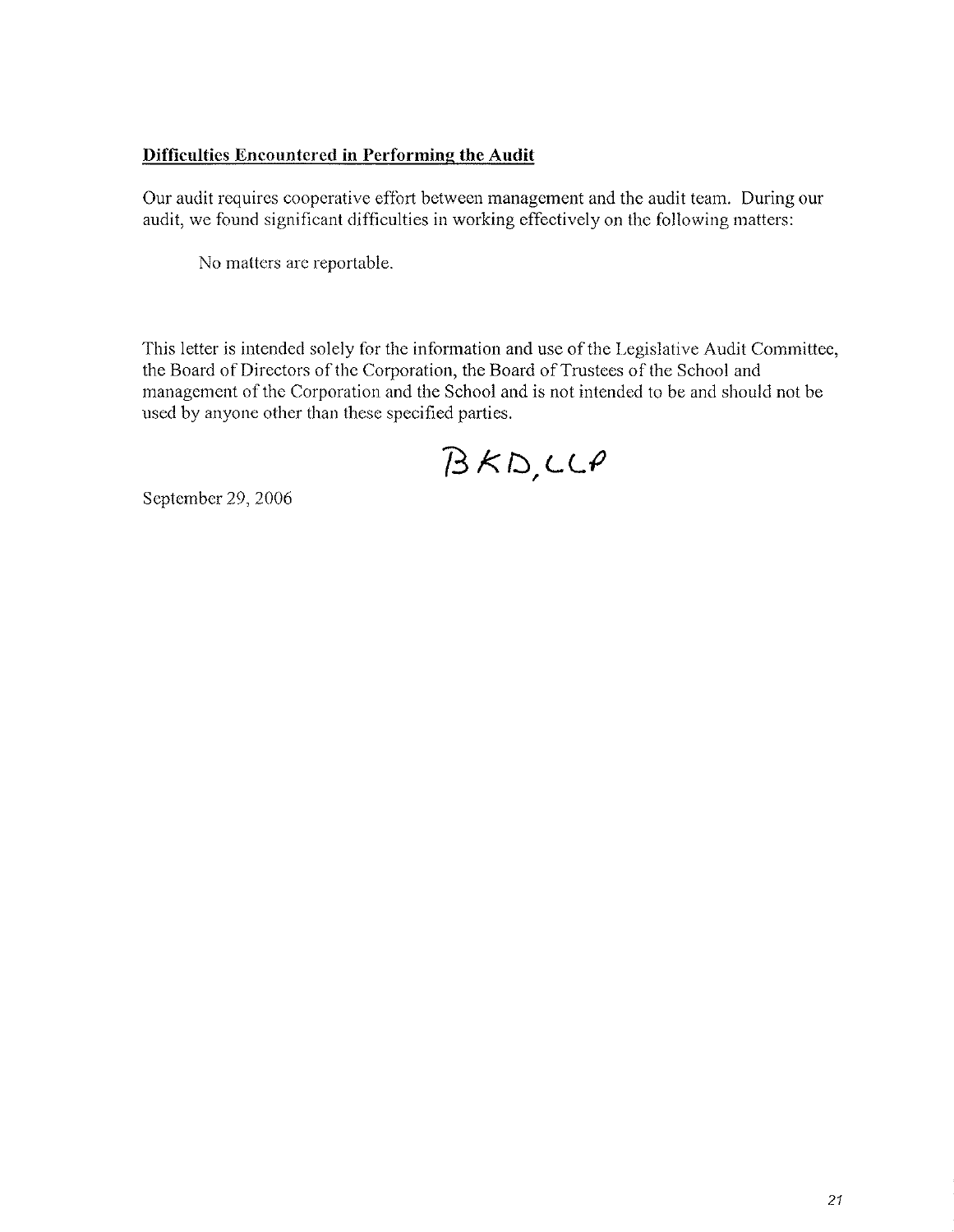#### **Colorado School of Mines Development Corporation ATTACHMENT**

This analysis and the attached "Schedule of Uncorrected Misstatements" reflects the effects on the financial statements if the uncorrected misstatements identified were corrected.

#### **QUANTITATIVE ANALYSIS**

|                               | <b>Before</b>        |                      | Adjusted for         |          |
|-------------------------------|----------------------|----------------------|----------------------|----------|
|                               | <b>Misstatements</b> | <b>Misstatements</b> | <b>Misstatements</b> | % Change |
| <b>Current Assets</b>         | 292,764              | 4,432                | 297,196              | 1.51%    |
| Non-Current Assets            | 10,766,258           |                      | 10,766,258           | 0.00%    |
| <b>Current Liabilities</b>    | (399, 481)           | 0                    | (399, 481)           | 0.00%    |
| Non-Current Liabilities       | (10,319,018)         | 0                    | (10, 319, 018)       | 0.00%    |
| <b>Current Ratio</b>          | 0.733                |                      | 0.744                | 1.50%    |
|                               |                      |                      |                      |          |
| <b>Total Assets</b>           | 11,059,022           | 4,432                | 11,063,454           | 0.04%    |
| <b>Net Assets</b>             | (340,523)            | (4, 432)             | (344, 955)           | 1.30%    |
| <b>Total Equity</b>           | 118,409              | (4, 432)             | 113,977              | $-3.74%$ |
|                               |                      |                      |                      |          |
| Revenues & Income             | (595, 568)           | (4, 432)             | (600,000)            | 0.74%    |
| <b>Expenses</b>               | 753,486              | 0                    | 753,486              | 0.00%    |
| Net Loss                      | 157,918              | (4, 432)             | 153,486              | $-2.81%$ |
| Net Loss - Three Year Average | 186,354              | (4, 432)             | 181,922              | $-2.38%$ |

 $\bar{\mathcal{A}}$ 

 $\mathcal{A}^{\mathcal{A}}$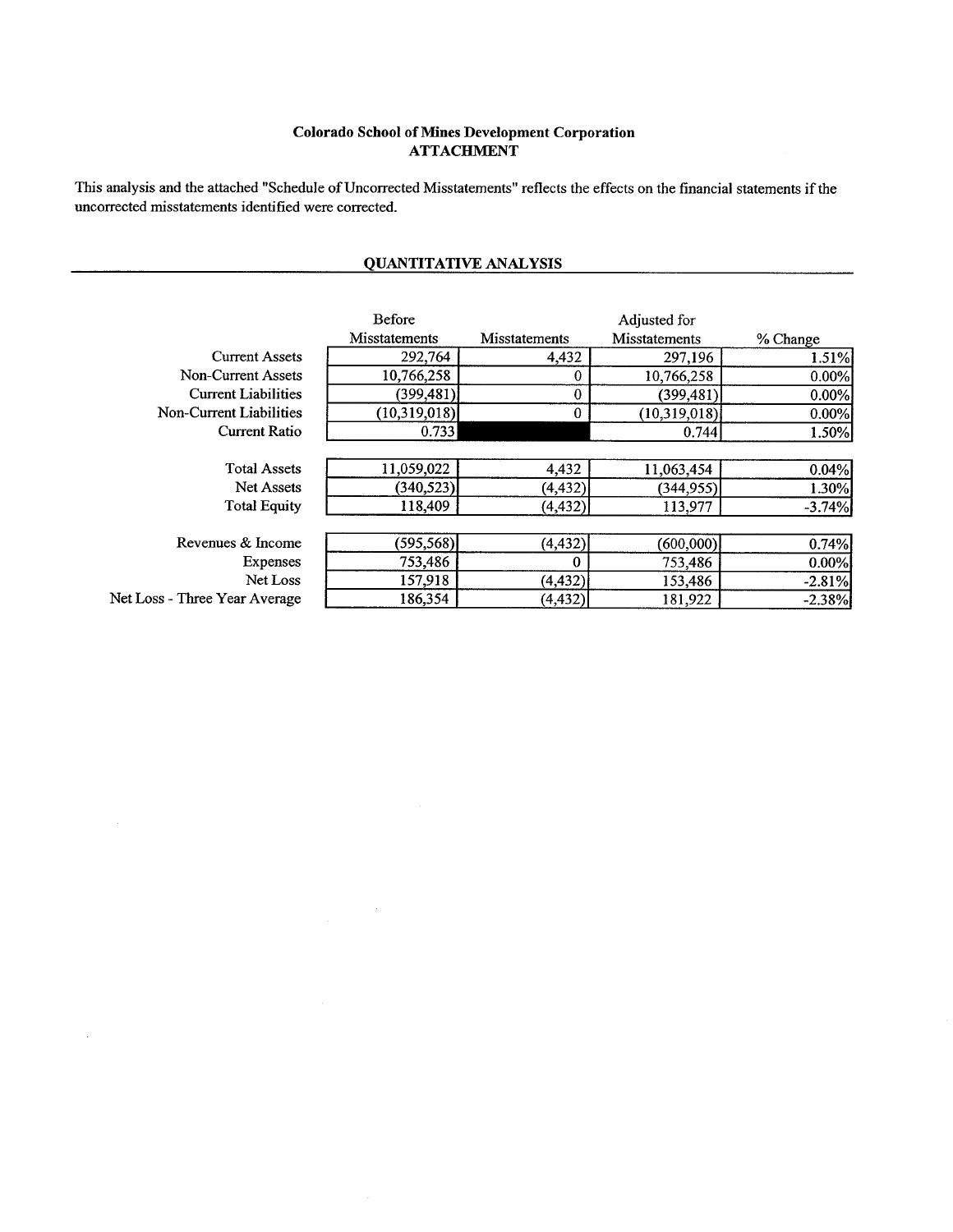Client: Colorado School of Mines Development Corporation<br>Period Ending: June 30, 2006

 $\hat{\mathcal{A}}$ 

SCHEDULE OF UNCORRECTED MISSTATEMENTS

|                                                                                       |                       | Assets             | Liabilities       |                               | 8             | Revenues &              |                                           |                              |               | Net Effect on Following Year<br>I |          |
|---------------------------------------------------------------------------------------|-----------------------|--------------------|-------------------|-------------------------------|---------------|-------------------------|-------------------------------------------|------------------------------|---------------|-----------------------------------|----------|
|                                                                                       | Current               | Non-Current        | Current           | Non-Current                   | $\frac{6}{2}$ | Income                  | Expenses                                  | Net Assets<br>(Beg. of year) | Non-Operating | Net Loss                          | Equity   |
| <b>Description</b>                                                                    | DR (CR)               | DR <sub>(CR)</sub> | ලි<br>$\tilde{a}$ | $\mathfrak{E}$<br>$\mathbf g$ | Tax           | DR <sub>(CR)</sub>      | $\widehat{\mathbf{g}}$<br>$\tilde{\rm g}$ | ලි<br>$\mathbf{g}$           | (56)<br>g     | DR (CR)                           | DR (CR)  |
|                                                                                       |                       |                    |                   |                               |               |                         |                                           |                              |               |                                   |          |
| To increase revenue per BKD calculation in                                            |                       |                    |                   |                               |               |                         |                                           |                              |               |                                   |          |
| accordance with Agreement:                                                            |                       |                    |                   |                               |               |                         |                                           |                              |               |                                   |          |
| Dr Accounts Receivable                                                                | 4,432                 |                    |                   |                               |               |                         |                                           |                              |               |                                   | (4, 432) |
| Cr. Rental Income                                                                     |                       |                    |                   |                               |               | (4, 432)                |                                           |                              |               | 4,432                             |          |
|                                                                                       |                       |                    |                   |                               |               |                         |                                           |                              |               |                                   |          |
|                                                                                       |                       |                    |                   |                               |               |                         |                                           |                              |               |                                   |          |
|                                                                                       |                       |                    |                   |                               |               |                         |                                           |                              |               |                                   |          |
|                                                                                       |                       |                    |                   |                               |               |                         |                                           |                              |               |                                   |          |
|                                                                                       |                       |                    |                   |                               |               |                         |                                           |                              |               |                                   |          |
|                                                                                       |                       |                    |                   |                               |               |                         |                                           |                              |               |                                   | 0        |
|                                                                                       |                       |                    |                   |                               |               |                         |                                           |                              |               |                                   |          |
|                                                                                       |                       |                    |                   |                               |               |                         |                                           |                              |               |                                   |          |
|                                                                                       |                       |                    |                   |                               |               |                         |                                           |                              |               |                                   |          |
|                                                                                       |                       |                    |                   |                               |               |                         |                                           |                              |               |                                   |          |
|                                                                                       |                       |                    |                   |                               |               |                         |                                           |                              |               |                                   |          |
|                                                                                       |                       |                    |                   |                               |               |                         |                                           |                              |               |                                   |          |
|                                                                                       |                       |                    |                   |                               |               |                         |                                           |                              |               |                                   |          |
|                                                                                       |                       |                    |                   |                               |               |                         |                                           |                              |               |                                   |          |
|                                                                                       |                       |                    |                   |                               |               |                         |                                           |                              |               |                                   |          |
|                                                                                       |                       |                    |                   |                               |               |                         |                                           |                              |               |                                   |          |
|                                                                                       |                       |                    |                   |                               |               |                         |                                           |                              |               |                                   |          |
|                                                                                       |                       |                    |                   |                               |               |                         |                                           |                              |               |                                   |          |
|                                                                                       |                       |                    |                   |                               |               |                         |                                           |                              |               |                                   |          |
|                                                                                       |                       |                    |                   |                               |               |                         |                                           |                              |               |                                   |          |
|                                                                                       |                       |                    |                   |                               |               |                         |                                           |                              |               |                                   |          |
|                                                                                       |                       |                    |                   |                               |               |                         |                                           |                              |               |                                   |          |
|                                                                                       |                       |                    |                   |                               |               |                         |                                           |                              |               |                                   |          |
|                                                                                       |                       |                    |                   |                               |               |                         |                                           |                              |               |                                   |          |
|                                                                                       |                       |                    |                   |                               |               |                         |                                           |                              |               |                                   |          |
|                                                                                       |                       |                    |                   |                               |               |                         |                                           |                              |               |                                   |          |
|                                                                                       |                       |                    |                   |                               |               |                         |                                           |                              |               |                                   |          |
|                                                                                       |                       |                    |                   |                               |               |                         |                                           |                              |               |                                   |          |
| Taxable passed adjustments                                                            |                       |                    |                   |                               |               | (4,432)                 | $\circ$                                   |                              |               | 4,432                             | (4,432)  |
| Taxable passed adjustments net of tax impact<br>Times (1 - estimated tax rate of 00%) |                       |                    |                   |                               |               |                         | 100%                                      |                              |               |                                   |          |
| Nontaxable passed adjustments                                                         |                       |                    | –<br>၀၀၀          |                               |               | $\frac{100\%}{(4.432)}$ | $\circ \circ \circ$                       | $\frac{1}{2}$                |               |                                   |          |
| Total passed adjustments, net of tax impact (if any)                                  | $\frac{4,432}{4,432}$ | 이이                 |                   | 이아                            |               | (4, 432)                |                                           | $\circ$                      | 이             |                                   |          |
|                                                                                       |                       |                    |                   |                               |               |                         |                                           |                              |               |                                   |          |
|                                                                                       |                       |                    |                   |                               |               | Impact on Net Loss      |                                           | (4, 432)                     |               |                                   |          |

 $(4, 432)$ 

**Impact on Equity** 

 $\hat{\mathcal{A}}$